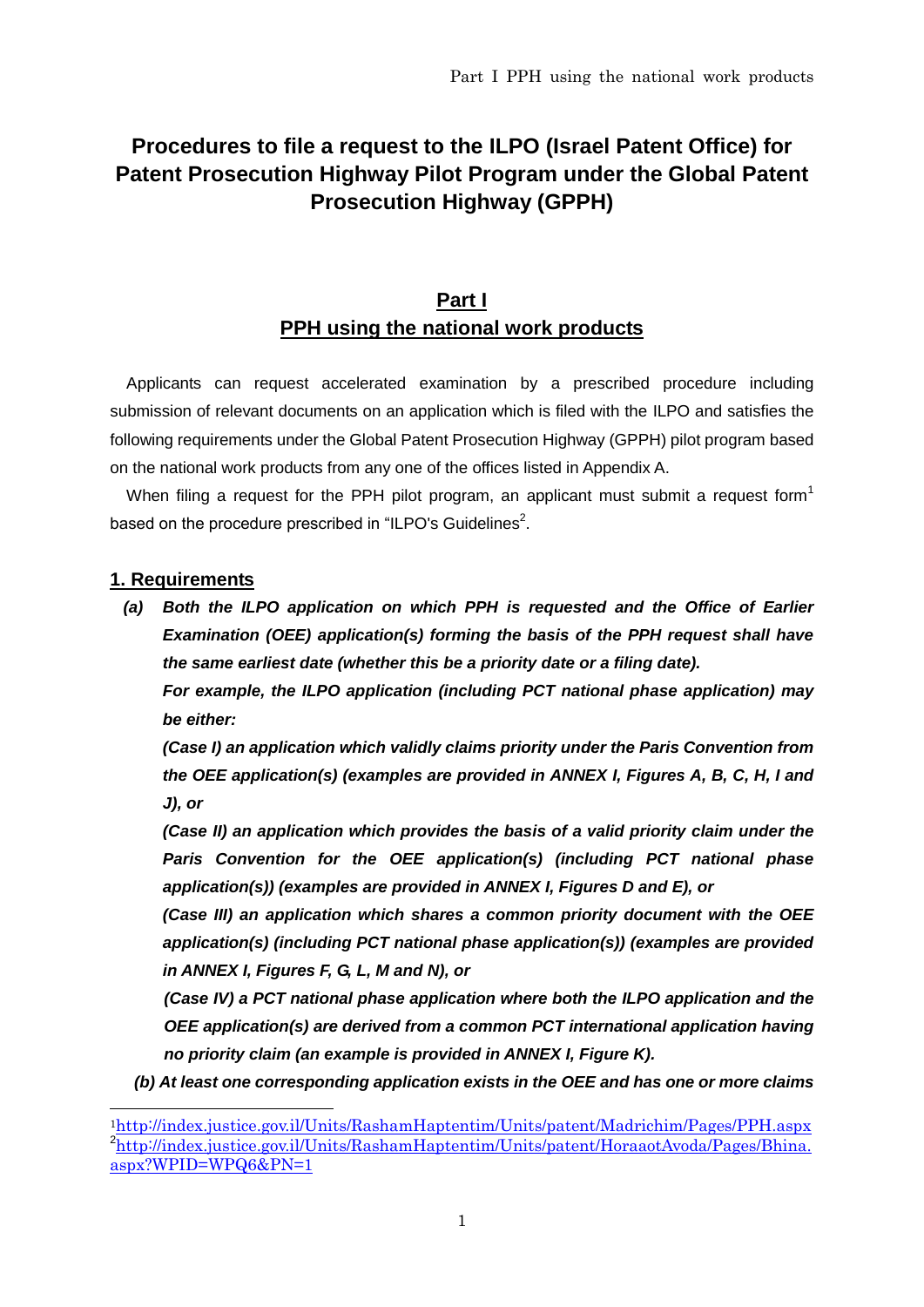#### *that are determined to be patentable/allowable by the OEE.*

The corresponding application(s) can be the application which forms the basis of the priority claim, an application which derived from the OEE application which forms the basis of the priority claim (e.g., a divisional application of the OEE application), or a OEE national phase application of a PCT application.

See Appendix B in regard to concrete cases that claims are "determined to be patentable/allowable" on each OEEs.

*(c) All claims in the ILPO application (for which an accelerated examination under the PPH pilot program is requested) must sufficiently correspond to one or more of those claims determined to be patentable/allowable in the OEE.*

Claims are considered to "sufficiently correspond" where, accounting for differences due to translations and claim format, the claims in the ILPO are of the same or similar scope as the claims in the OEE, or the claims in the ILPO are narrower in scope than the claims in the OEE. In this regard, a claim that is narrower in scope occurs when an OEE claim is amended to be further limited by an additional technical feature that is supported in the specification (description and/or claims). A claim in the ILPO which introduces a new/different category of claims to those claims indicated as allowable in the OEE is not considered to sufficiently correspond. For example, where the OEE claims only contain claims to a process of manufacturing a product, then the claims in the OLE are not considered to sufficiently correspond if the ILPO claims introduce product claims that are dependent on the corresponding process claims.

Any claims amended or added after the grant of the request for participation in the PPH pilot program need to sufficiently correspond to the claims indicated as patentable/allowable in the OEE application.

*(d) The ILPO has not begun examination of the application at the time of request for the PPH (an example is provided in ANNEX I, Figure O).*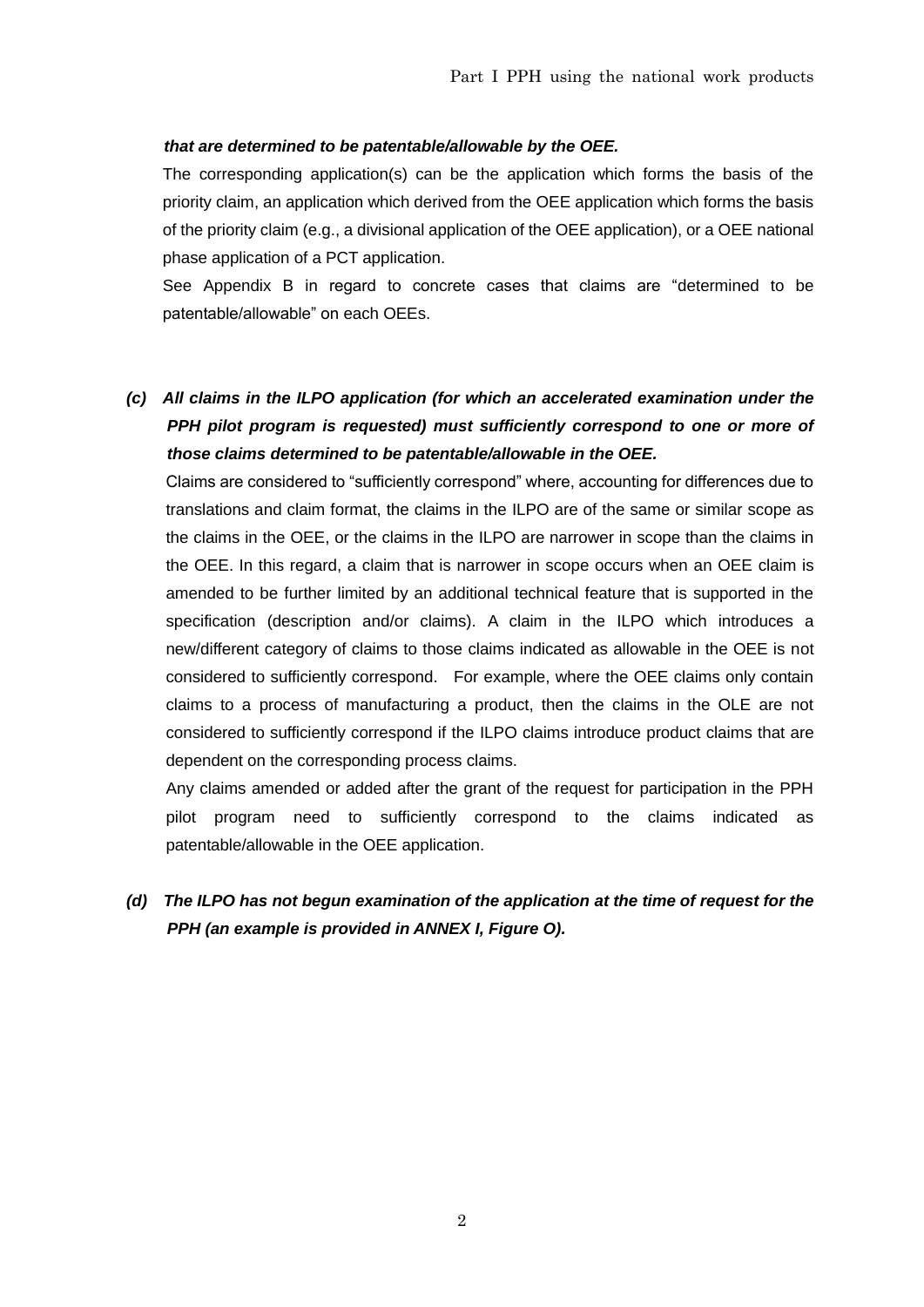### **2. Documents to be submitted**

Documents (a) to (d) below must be submitted by attaching to the form.

*(a) Copies of all office actions (which are relevant to substantial examination for patentability in the OEE), which were sent for the corresponding application by the OEE, and translations of them.*

Either Hebrew, Arabic or English is acceptable as translation language. Machine translation will be admissible, but if it is impossible for the examiner to understand the outline of the translated office action due to insufficient translation, the examiner can request the applicant to resubmit translations.

The applicant does not have to submit copies of the office actions when those documents are provided via OEE's dossier access system $3$ . If they cannot be obtained by the ILPO examiner via the OEE's dossier access system, the applicant may be notified and requested to provide them.

*(b) Copies of all claims determined to be patentable/allowable by the OEE, and translations of them.*

Either Hebrew, Arabic or English is acceptable as translation language. Machine translations will be admissible, but if it is impossible for the examiner to understand the outline of the translated claims due to insufficient translation, the examiner can request the applicant to resubmit translations.

The applicant does not have to submit copies of all claims determined to be patentable/allowable when the documents are provided via OEE's dossier access system<sup>4</sup>. If they cannot be obtained by the ILPO examiner via the OEE's dossier access system, the applicant may be notified and requested to provide them.

#### *(c) Copies of references cited by the OEE examiner<sup>5</sup> .*

If the references are patent documents, the applicant doesn't have to submit them because the ILPO usually has access to them. When the ILPO does not have access to the patent document, the applicant has to submit the patent document at the examiner's request. Non-patent literature must always be submitted. The translations of the references are unnecessary.

<sup>3</sup> See Appendix C

<sup>4</sup> See Appendix C

<sup>5</sup> See Appendix C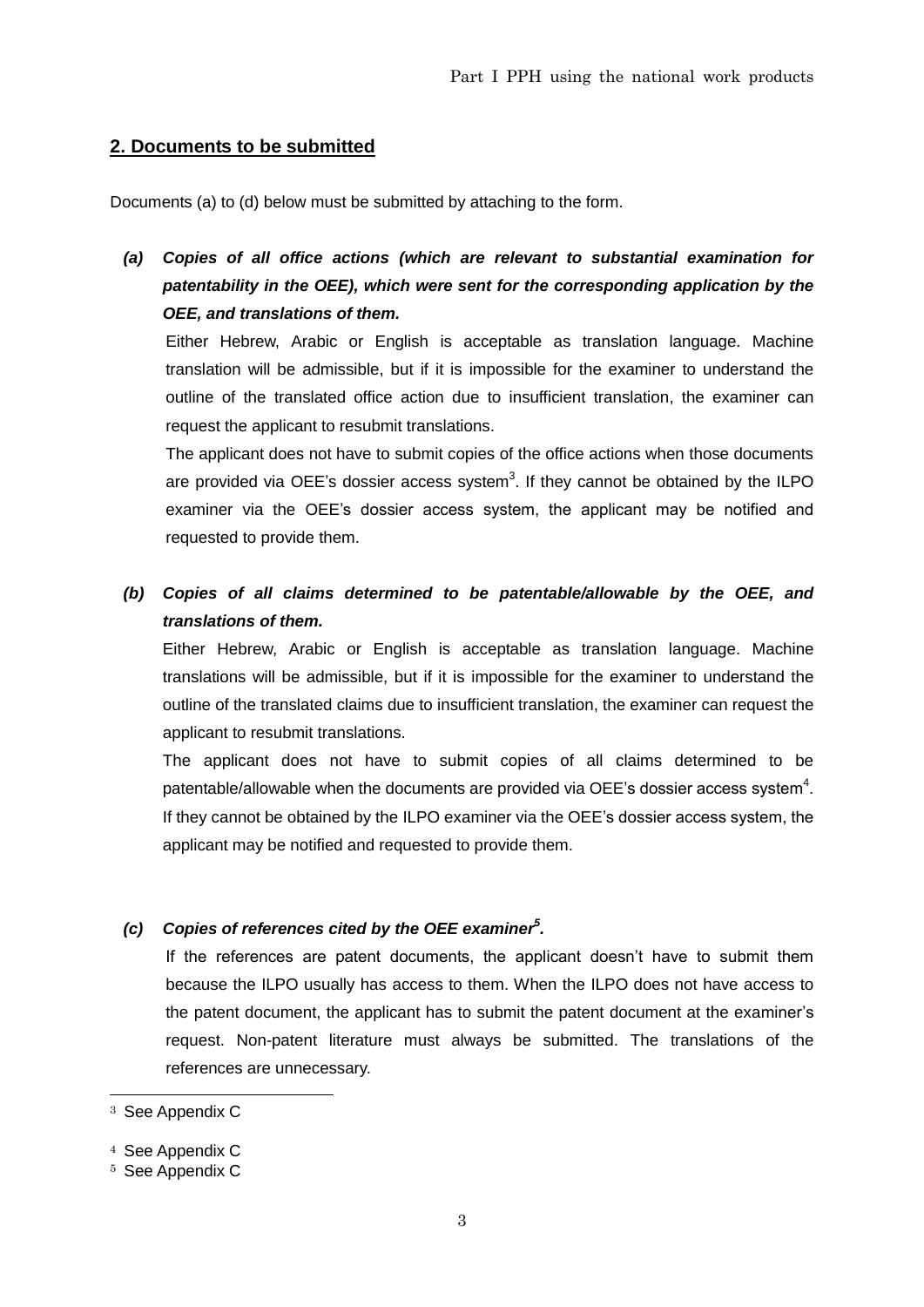#### *(d) Claim correspondence table*

The applicant requesting PPH must submit a claim correspondence table, which indicates how all claims in the ILPO application sufficiently correspond to the patentable/allowable claims in the OEE application.

When claims are just literal translation, the applicant can just write down that "they are the same" in the table. When claims are not just literal translation, it is necessary to explain the sufficient correspondence of each claim.

When the applicant has already submitted above documents (a) to (d) to the ILPO through simultaneous or past procedures, the applicant may incorporate the documents by reference and does not have to attach them.

### 3**. Procedure for the accelerated examination under the PPH pilot program**

The ILPO decides whether the application can be entitled to the status for an accelerated examination under the PPH when it receives a request with the documents stated above. When the ILPO decides that the request is acceptable, the application is assigned a special status for an accelerated examination under the PPH and the applicant will receive a written authorization by mail.

In those instances where the request does not meet all the requirements set forth above, the applicant will be notified and the defects in the request will be identified. The applicant will then be given one opportunity to rectify his request within four months, under regulation 41(8).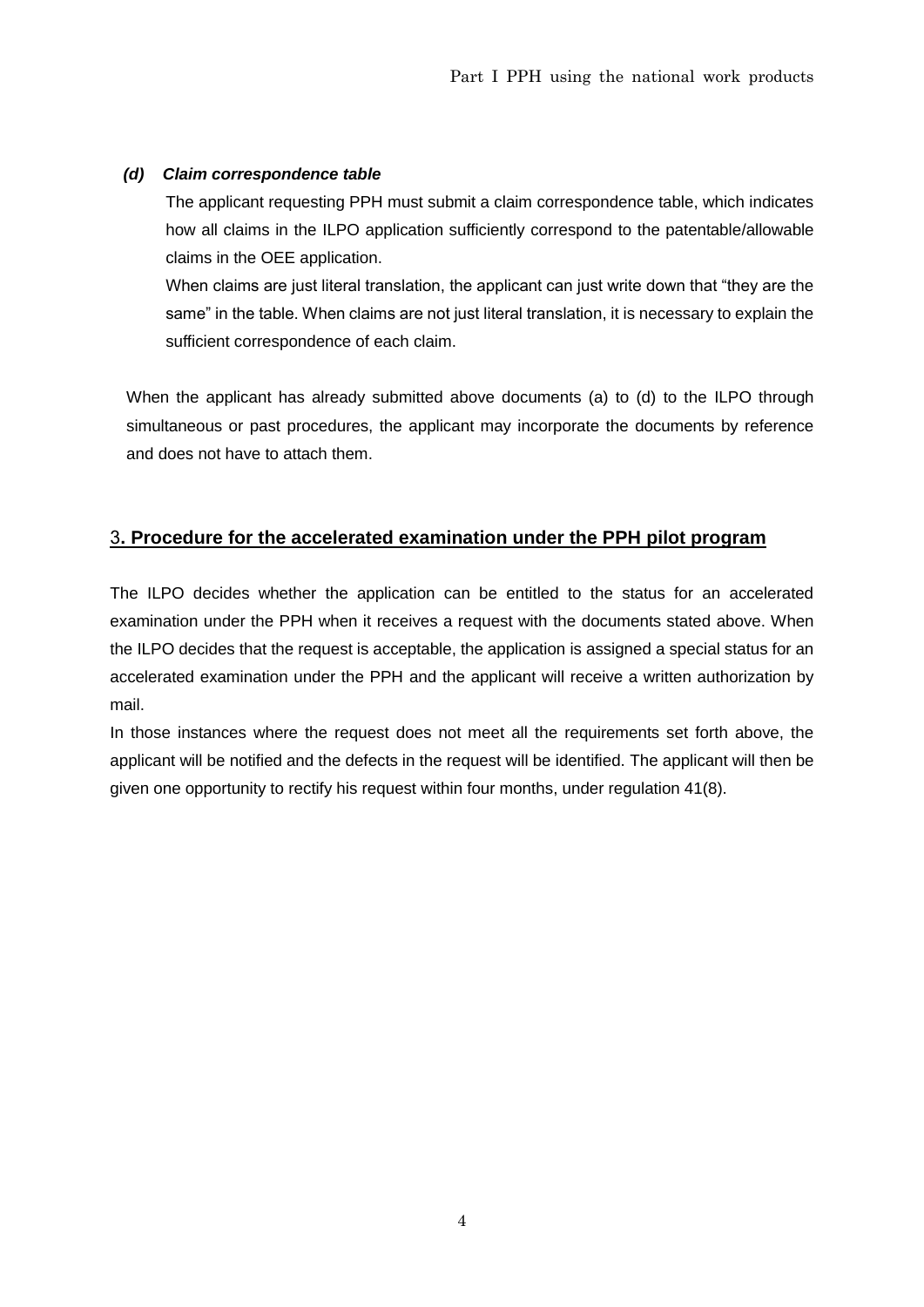## **Part II PPH using the PCT international work products**

Applicants can request accelerated examination by a prescribed procedure including submission of relevant documents on an application which is filed with the ILPO and satisfies the following requirements under the Global Patent Prosecution Highway (GPPH) pilot program based on PCT international work products (PCT-PPH pilot program).

When filing a request for the PCT-PPH pilot program, an applicant must submit a request form

#### **1. Requirements**

The application which is filed with the ILPO and on which the applicant files a request under the PCT-PPH must satisfy the following requirements:

**(1) The latest work product in the international phase of a PCT application corresponding to the application ("international work product"), namely the Written Opinion of International Search Authority (WO/ISA), the Written Opinion of International Preliminary Examination Authority (WO/IPEA) or the International Preliminary Examination Report (IPER), indicates at least one claim as patentable/allowable (from the aspect of novelty, inventive steps and industrial applicability).** 

Note that the ISA and the IPEA which produced the WO/ISA, WO/IPEA and the IPER are limited to the one of the authorities listed in Appendix A, but, if priority is claimed, the priority claim can be to an application in any Office, see example A' in Annex II (application ZZ can be any national application).

The applicant cannot file a request under PCT-PPH on the basis of an International Search Report (ISR) only.

In case any observation is described in Box VIII of WO/ISA, WO/IPEA or IPER which forms the basis of a PCT-PPH request, the applicant must explain why the claim(s) is/are not subject to the observation irrespective of whether or not an amendment is submitted to correct the observation noted in Box VIII. The application will not be eligible for participating in PCT-PPH pilot program if the applicant does not explain why the claim(s) is/are not subject to the observation. In this regard, however, it does not affect the decision on the eligibility of the application whether the explanation is adequate and/or whether the amendment submitted overcomes the observation noted in Box VIII.

- **(2) The relationship between the application and the corresponding international application satisfies one of the following requirements:** 
	- **(A) The application is a national phase application of the corresponding international application. (See Figures A, A', and A'' in Annex II)**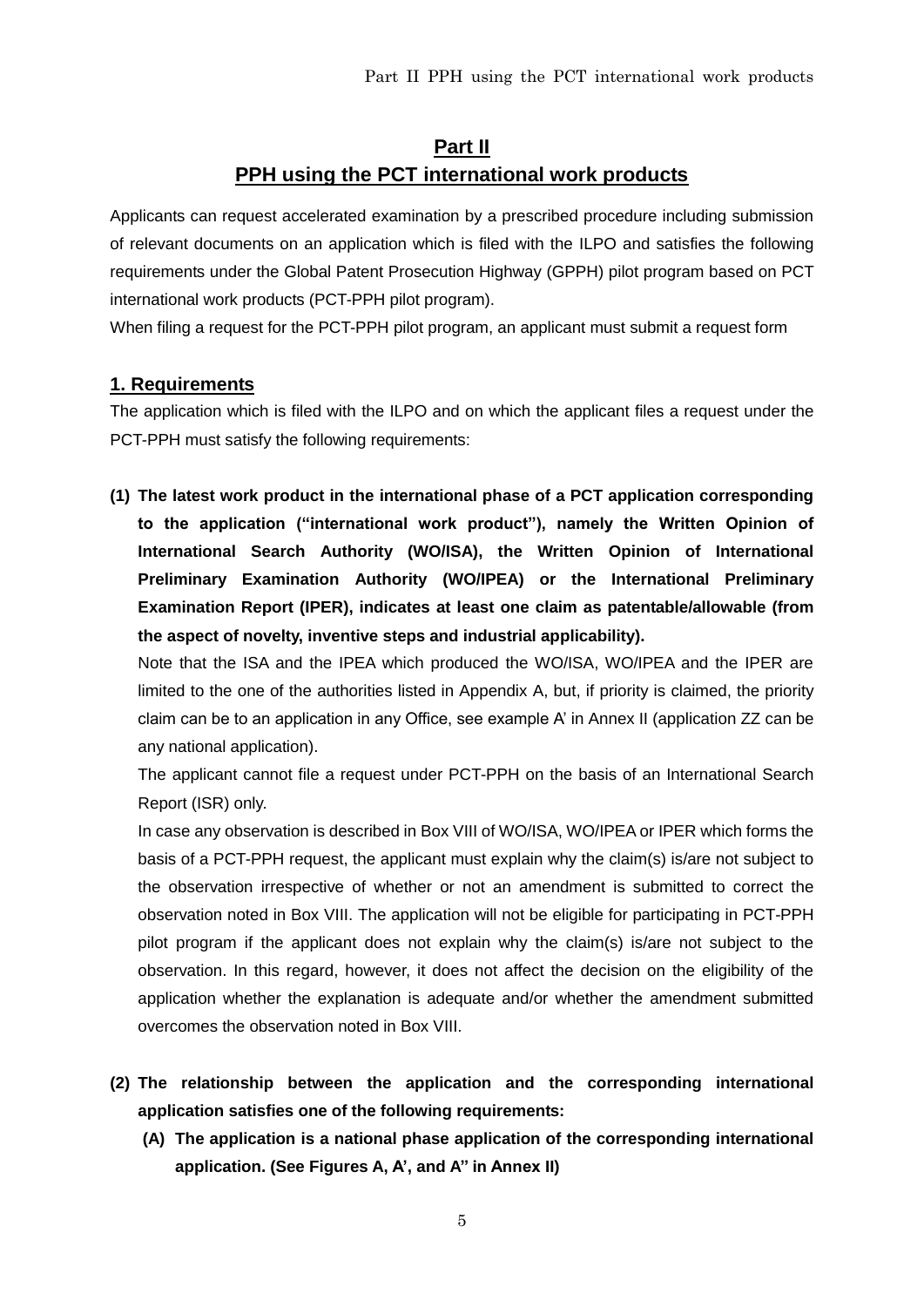- **(B) The application is a national application as a basis of the priority claim of the corresponding international application. (See Figure B in Annex II)**
- **(C) The application is a national phase application of an international application claiming priority from the corresponding international application. (See Figure C in Annex II)**
- **(D) The application is a national application claiming foreign/domestic priority from the corresponding international application. (See Figure D in Annex II)**
- **(E) The application is the derivative application (divisional application and application claiming domestic priority etc.) of the application which satisfies one of the above requirements (A) – (D). (See Figures E1 and E2 in Annex II)**
- **(3) All claims on file, as originally filed or as amended, for examination under the PCT-PPH must sufficiently correspond to one or more of those claims indicated to be patentable/allowable in the latest international work product of the corresponding international application.**

Claims are considered to "sufficiently correspond" where, accounting for differences due to translations and claim format, the claims of the application are of the same or similar scope as the claims indicated to be patentable/allowable in the latest international work product, or the claims of the application are narrower in scope than the claims indicated to be patentable/allowable in the latest international work product.

In this regard, a claim that is narrower in scope occurs when a claim indicated to be patentable/allowable in the latest international work product is amended to be further limited by an additional feature that is supported in the specification (description and/or claims) of the application.

A claim of the application which introduces a new/different category of claims to those claims indicated to be patentable/allowable in the latest international work product is not considered to sufficiently correspond. For example, the claims indicated to be patentable/allowable in the latest international work product only contain claims to a process of manufacturing a product, then the claims of the application are not considered to sufficiently correspond if the claims of the application introduce product claims that are dependent on the corresponding process claims.

Any claims amended or added after the grant of the request for participation in the PCT-PPH pilot program need to sufficiently correspond to the claims indicated as patentable/allowable in the latest international work product.

## **(4) The ILPO has not begun examination of the application at the time of request under PCT-PPH.**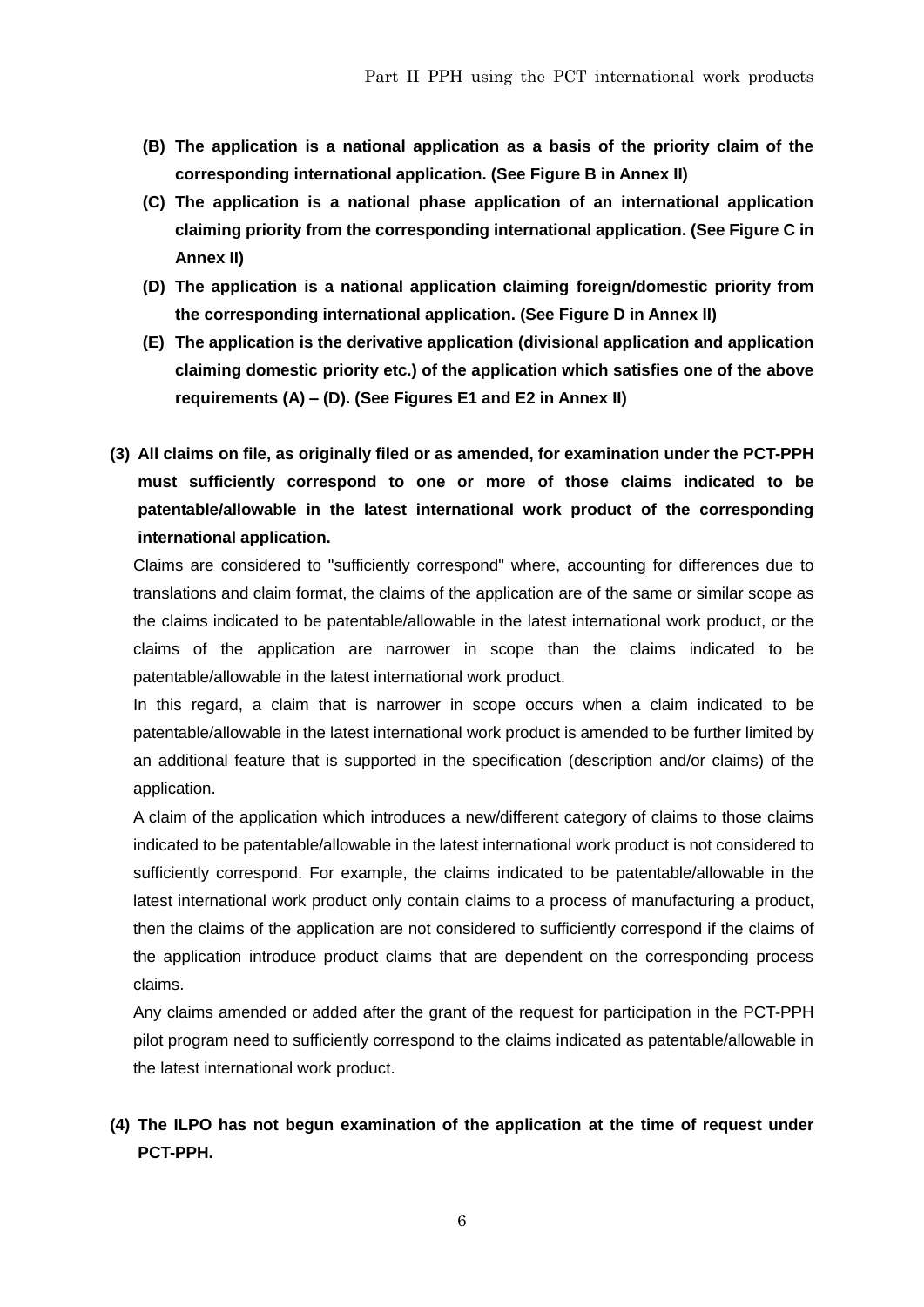### **2. Documents to be submitted**

The applicant must submit the following documents attached to the request form in filing a request under PCT-PPH. Some of the documents may not be required to submit in certain cases.

## **(1) A copy of the latest international work product which indicated the claims to be patentable/allowable and their Hebrew, Arabic or English translations if they are not in English.**

If a copy of the latest international work product and the copy of the translation are available via "PATENTSCOPE (registered trademark)"<sup>1</sup>, an applicant need not submit these documents, unless otherwise requested by the ILPO.

(WO/ISA and IPER are usually available as "IPRP Chapter I" and "IPRP Chapter II" respectively in 30 months after the priority date.)

Machine translation will be admissible, but if it is impossible for the examiner to understand the outline of the latest translated international work product due to insufficient translation, the examiner can request the applicant to resubmit translations.

**(2) A copy of a set of claims which the latest international work product of the corresponding international application indicated to be patentable/allowable and their Hebrew, Arabic or English translations if they are not in English**

If the copy of the set of claims which are indicated to be patentable/allowable is available via "PATENTSCOPE (registered trademark)" (e.g. the international Patent Gazette has been published), an applicant need not submit this document unless otherwise requested by the ILPO. Machine translations will be admissible, but if it is impossible for the examiner to understand the outline of the translated claims due to insufficient translation, the examiner can request the applicant to resubmit translations.

**(3) A copy of references cited in the latest international work product of the international application corresponding to the application.**

Documents which are only referred to as references and consequently do not consist of the reasons for refusal do not have to be submitted.

If the reference is a patent document, the applicant is not required to submit it. In case the ILPO has difficulty in obtaining the document, however, the applicant may be asked to submit it. Non-patent literature must always be submitted. Translations of cited references are unnecessary.

 $\overline{a}$ 

<sup>1</sup> <http://www.wipo.int/pctdb/en/index.jsp>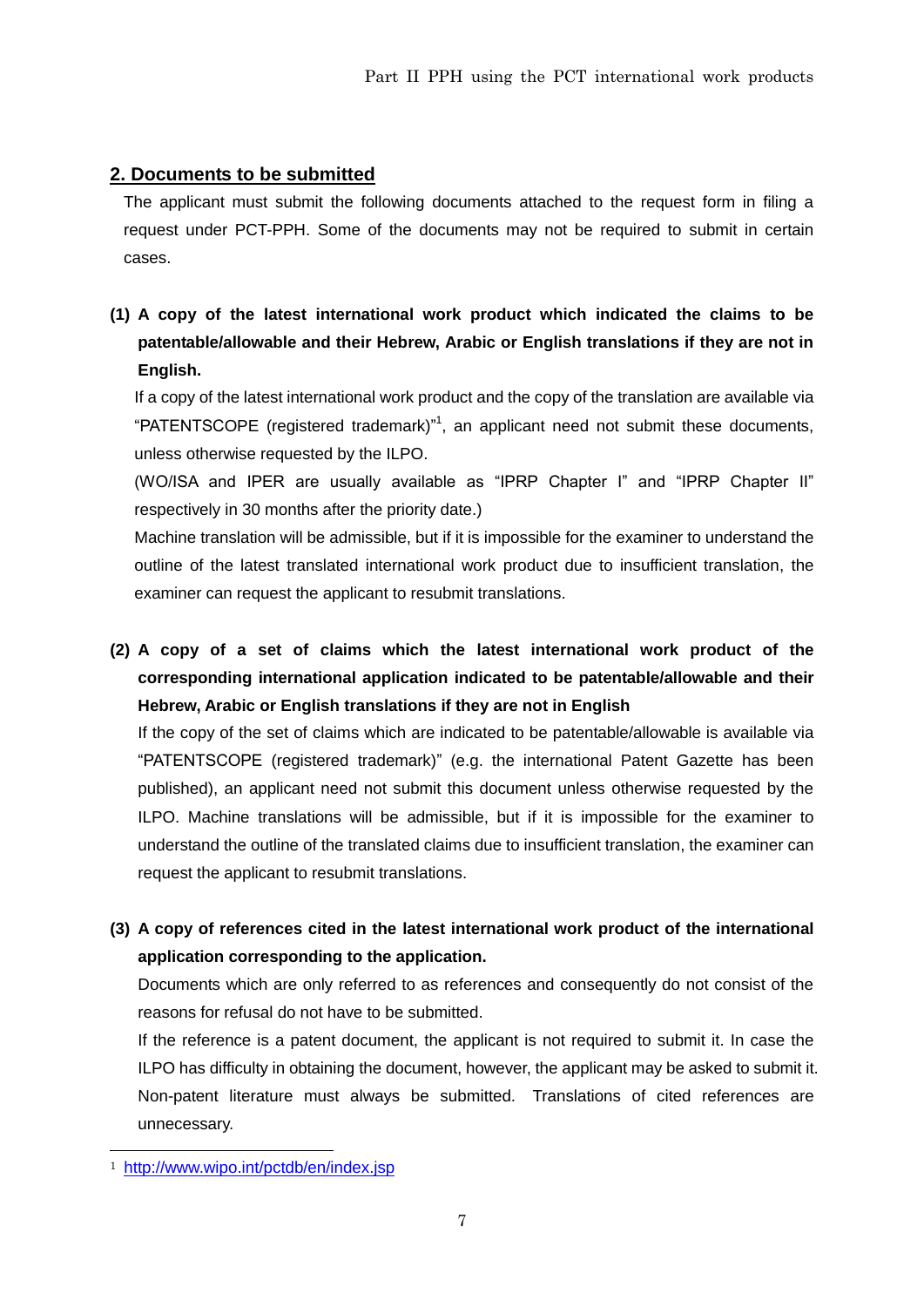**(4) A claims correspondence table which indicates how all claims in the application sufficiently correspond to the claims indicated to be patentable/allowable.**

When claims are just literal translation, the applicant can just write down that "they are the same" in the table. When claims are not just literal translation, it is necessary to explain the sufficient correspondence of each claim.

When an applicant has already submitted the above mentioned documents (1) - (4) to the ILPO through simultaneous or past procedures, the applicant may incorporate the documents by reference and is thus not required to attach the documents.

#### 3**. Procedure for the accelerated examination under the PPH pilot program**

The ILPO decides whether the application can be entitled to the status for an accelerated examination under the PCT-PPH when it receives a request with the documents stated above. When the ILPO decides that the request is acceptable, the application is assigned a special status for an accelerated examination under the PCT-PPH and the applicant will receive a written authorization by mail.

In those instances where the request does not meet all the requirements set forth above, the applicant will be notified and the defects in the request will be identified. The applicant will then be given one opportunity to rectify his request within four months, under regulation 41(8).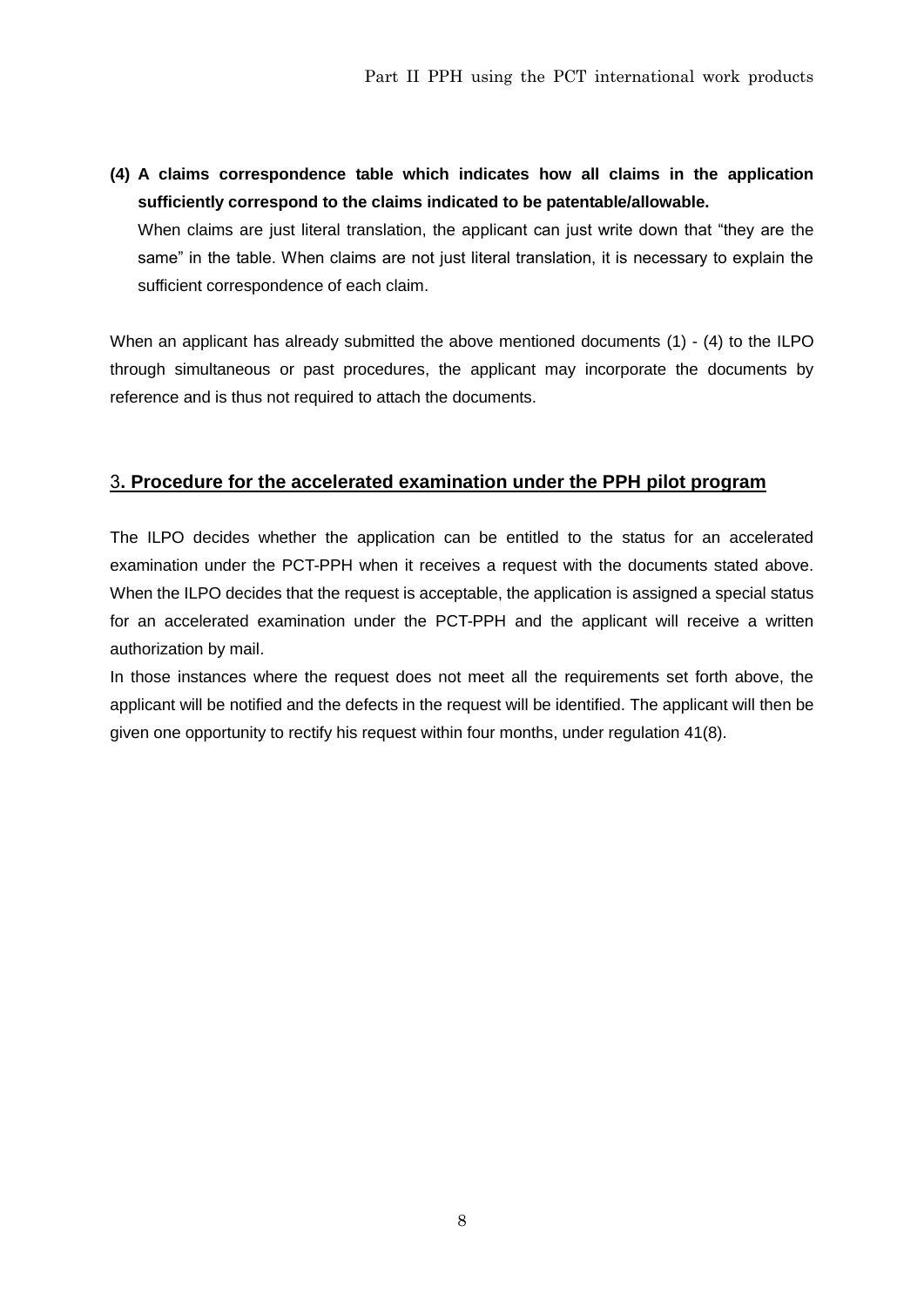





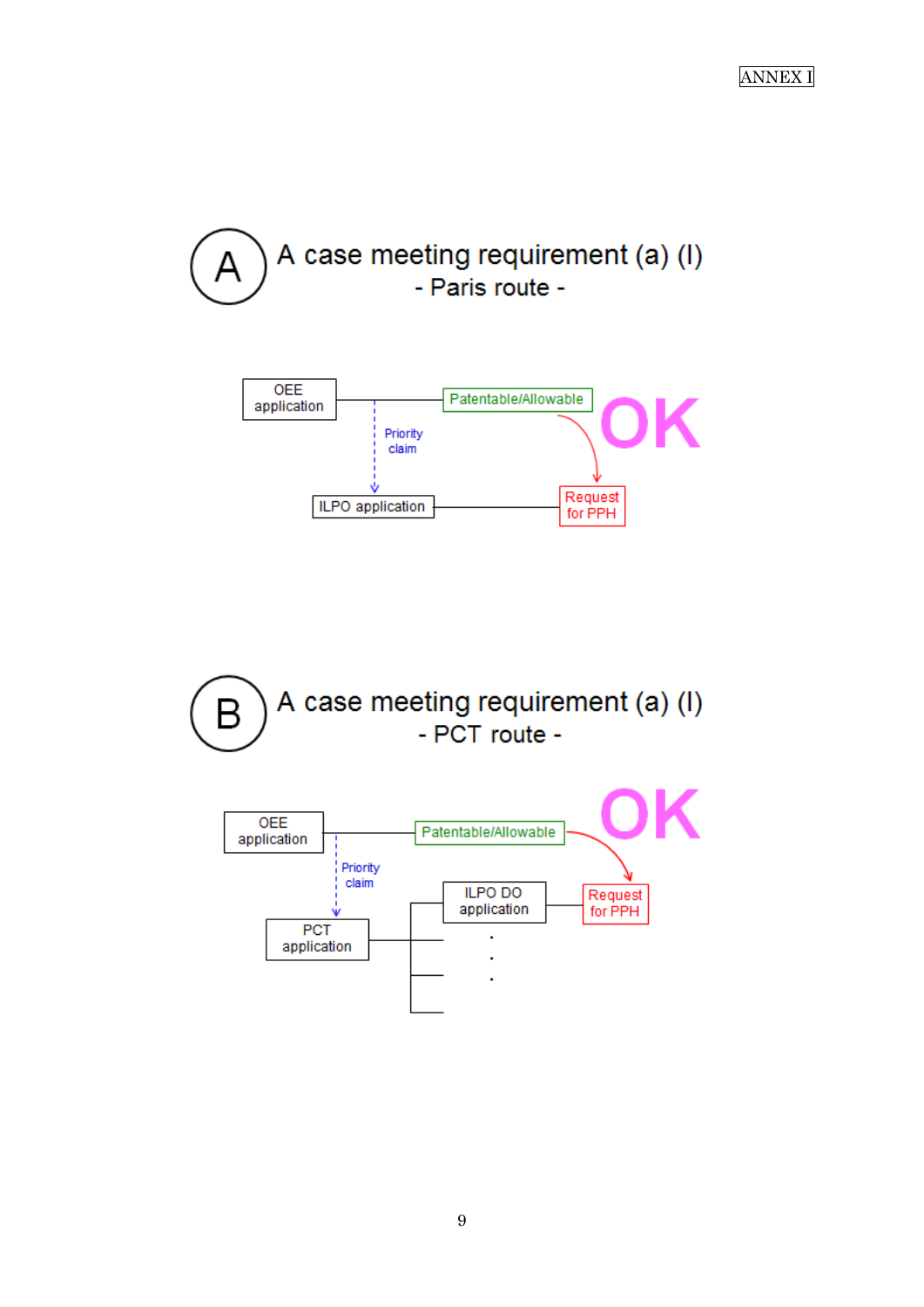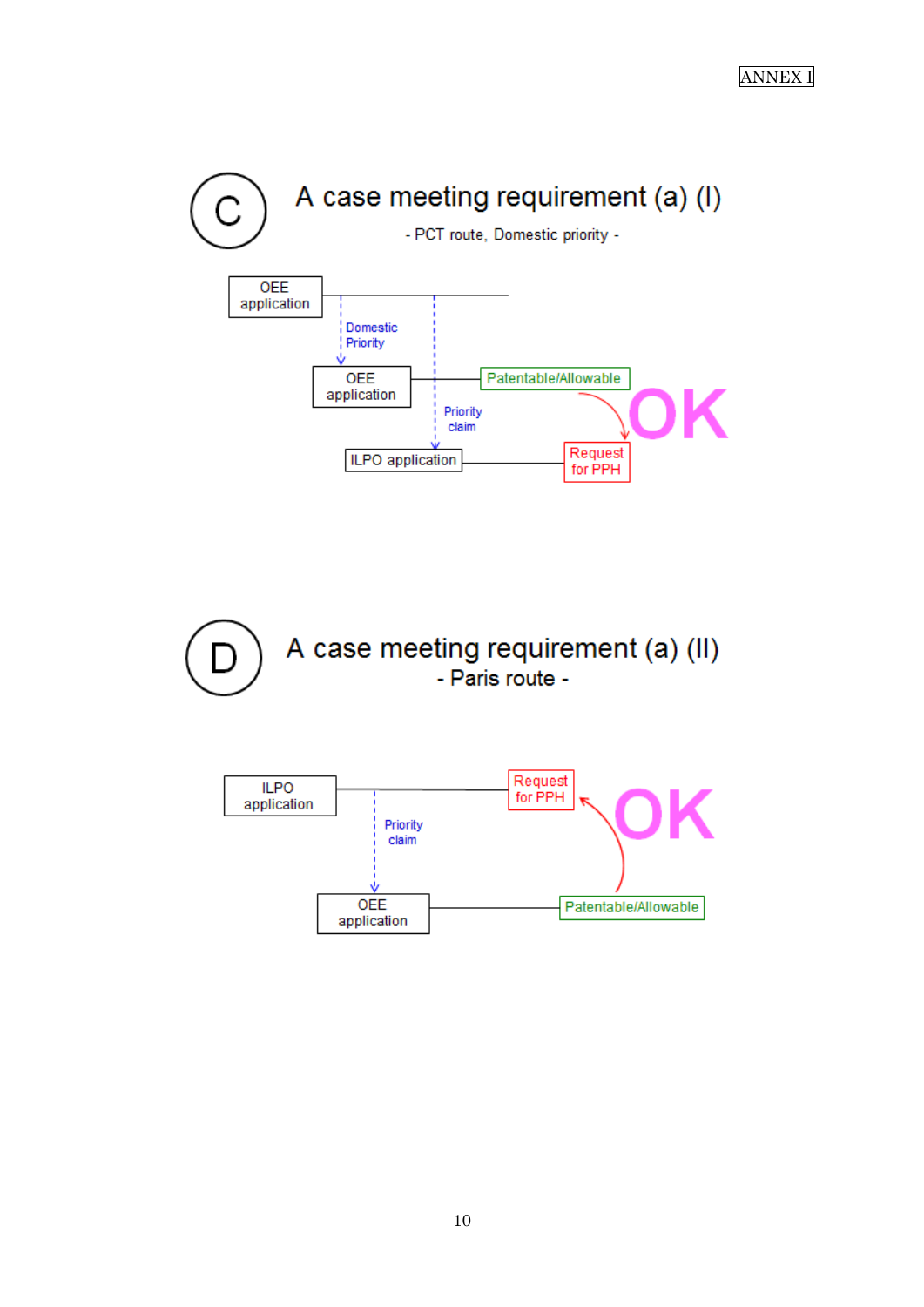

XX : the office other than the OEE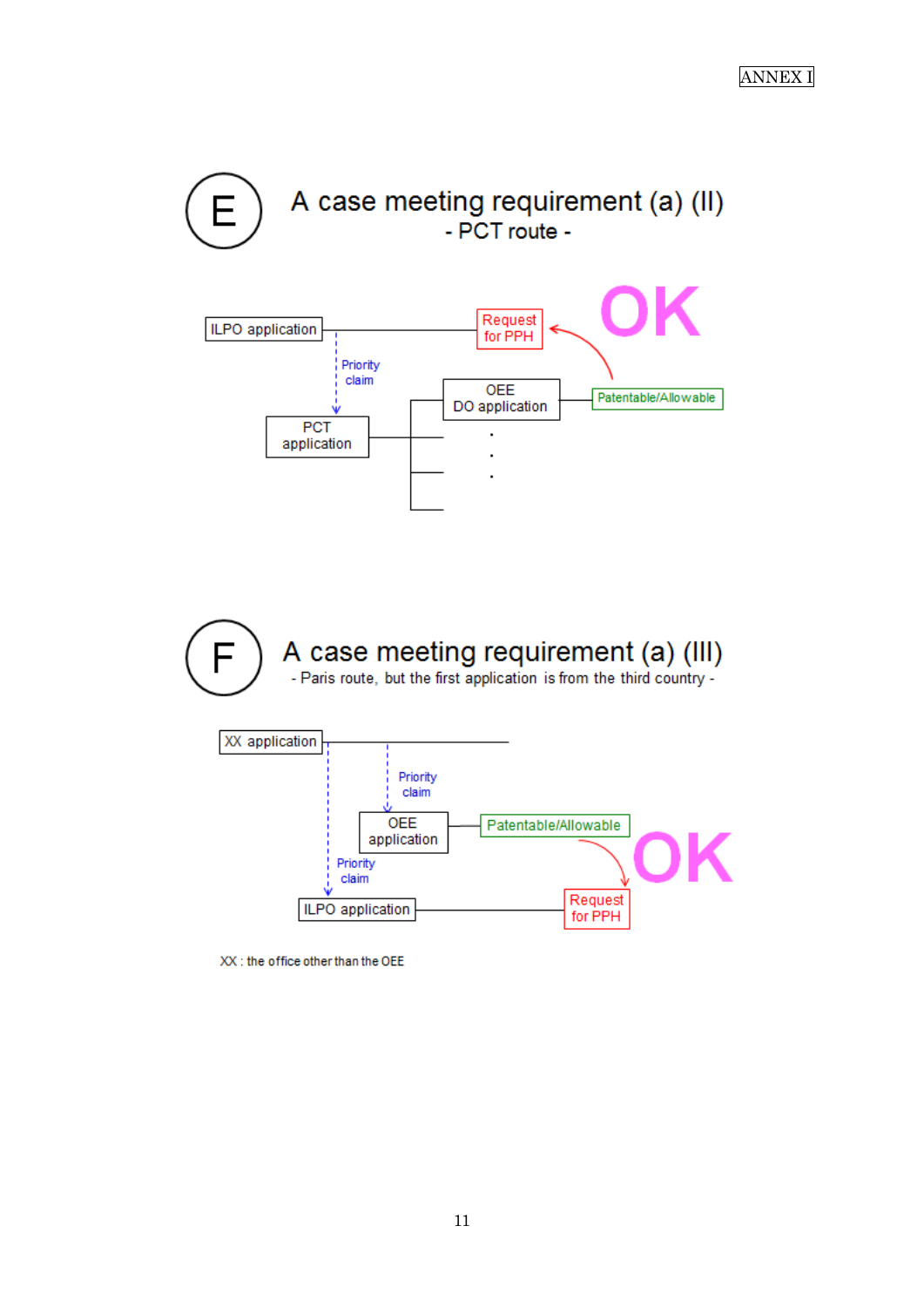



A case meeting requirement (a) (I) Н - Paris route & Complex priority -



ZZ: any office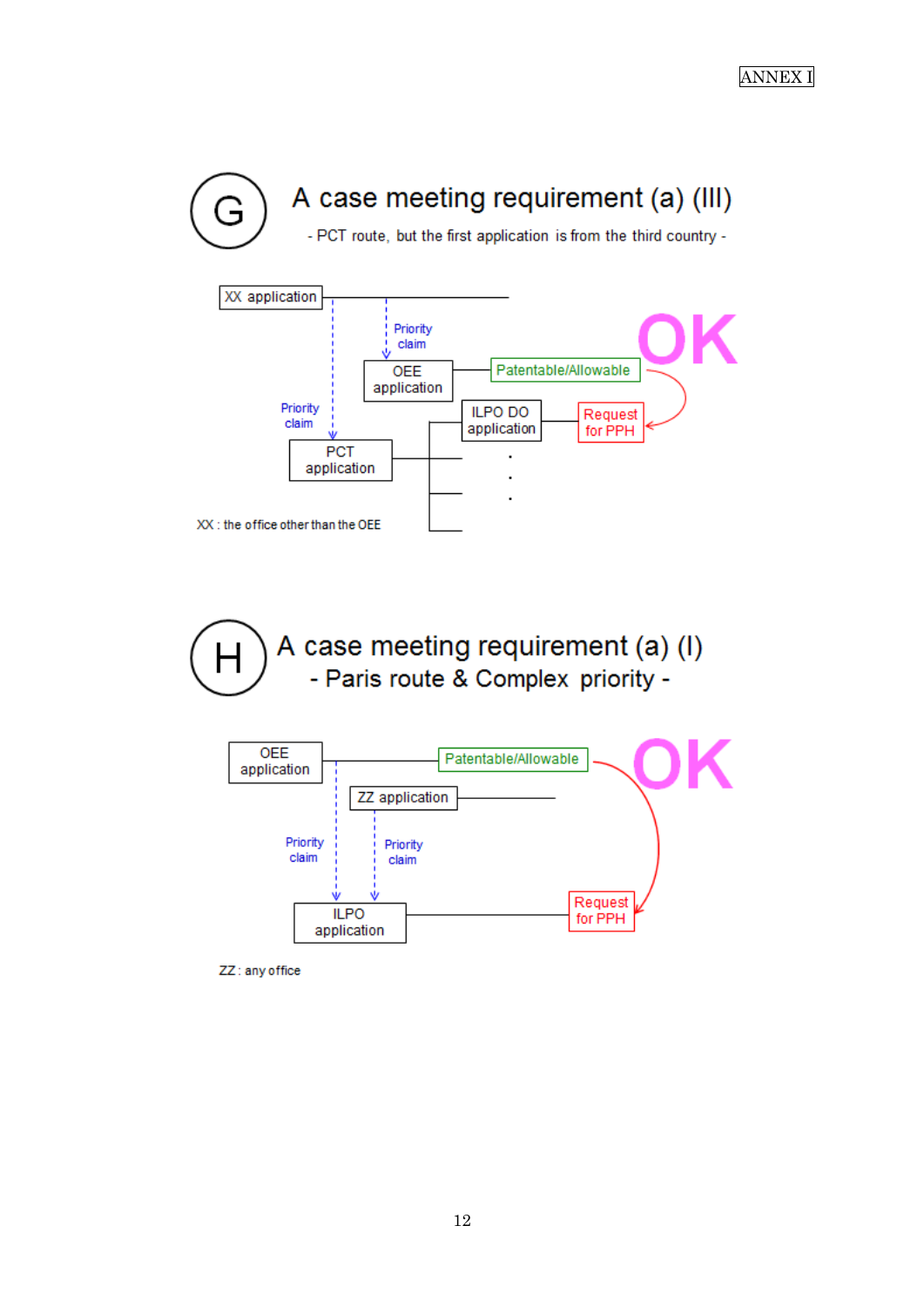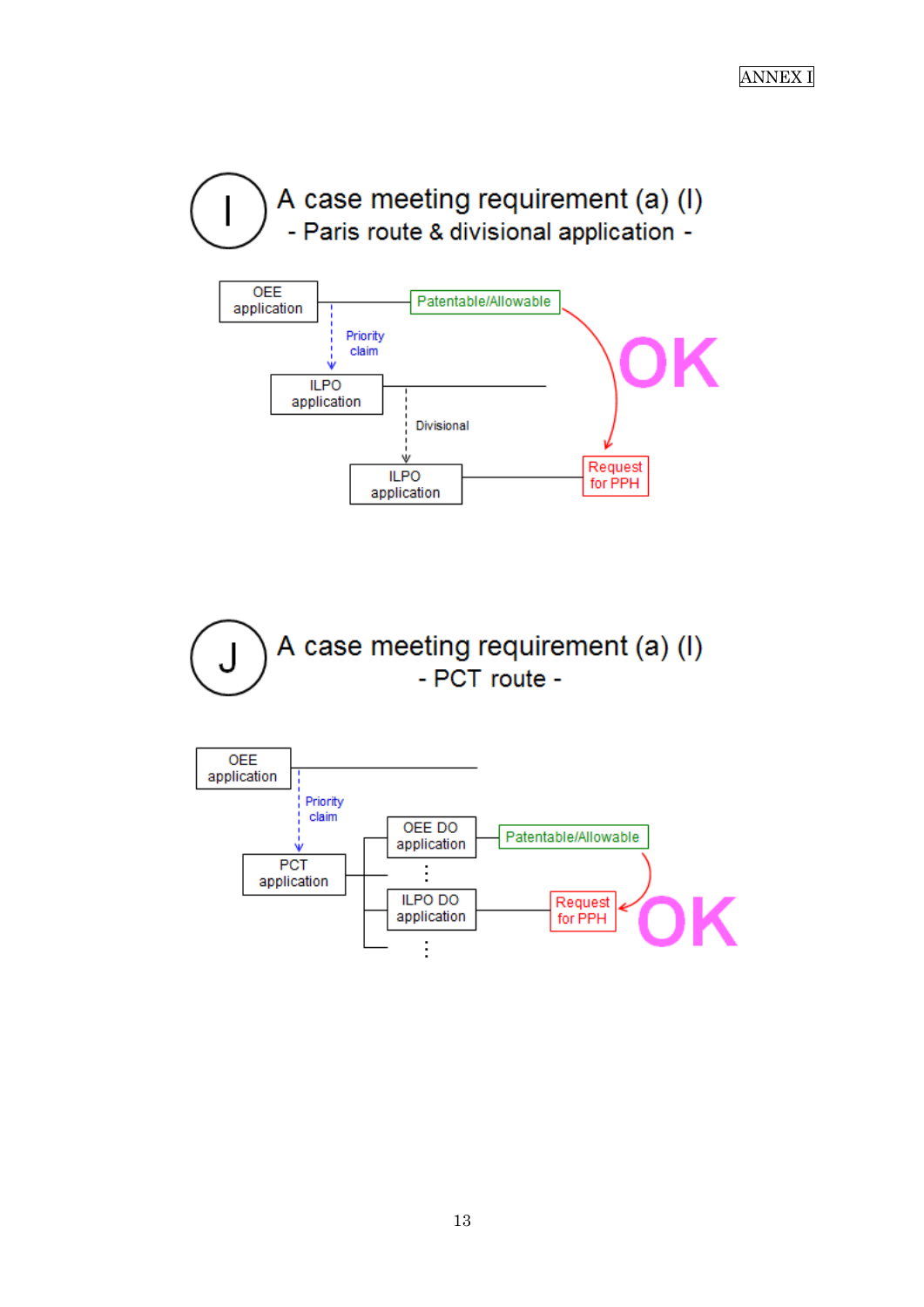





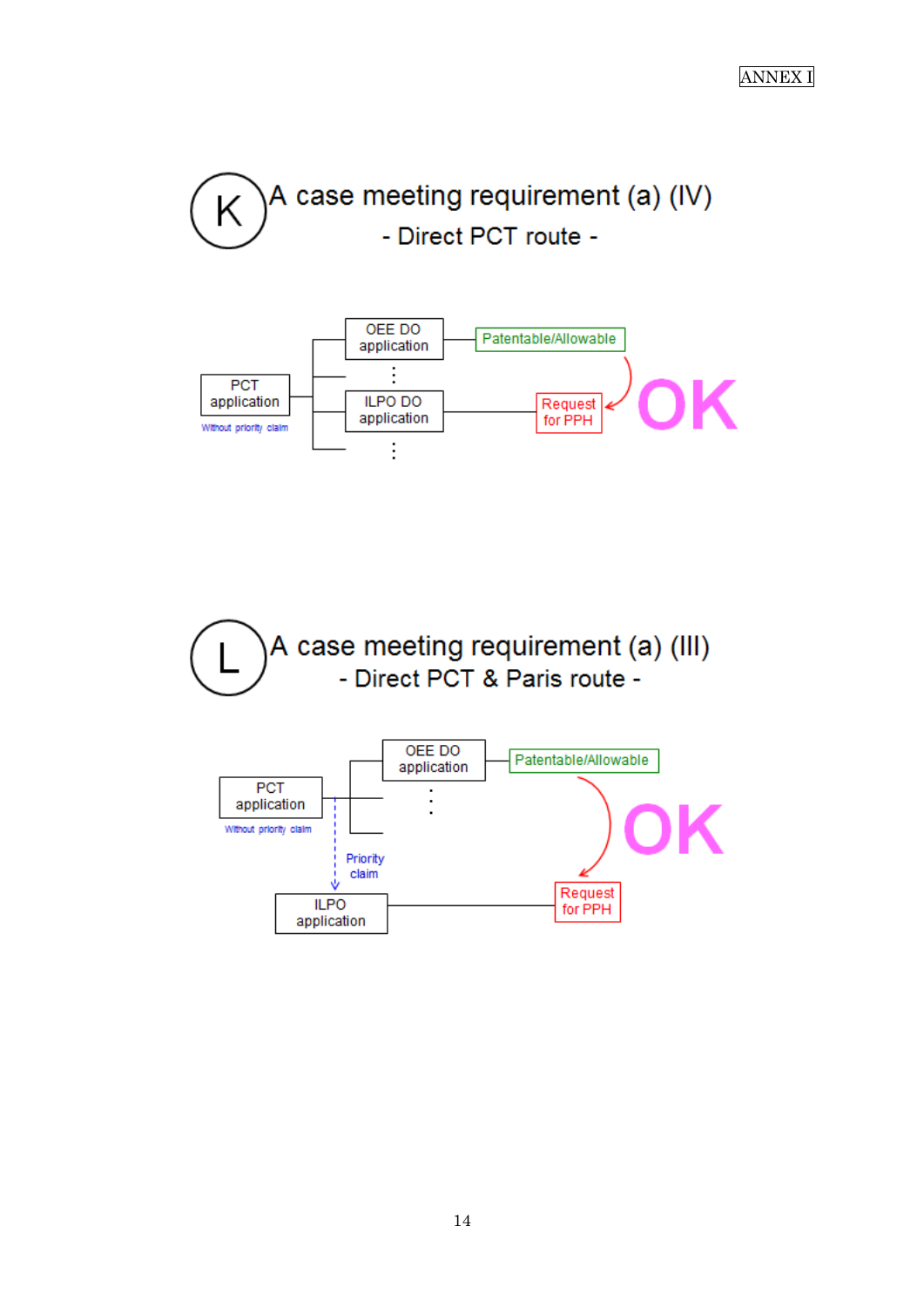





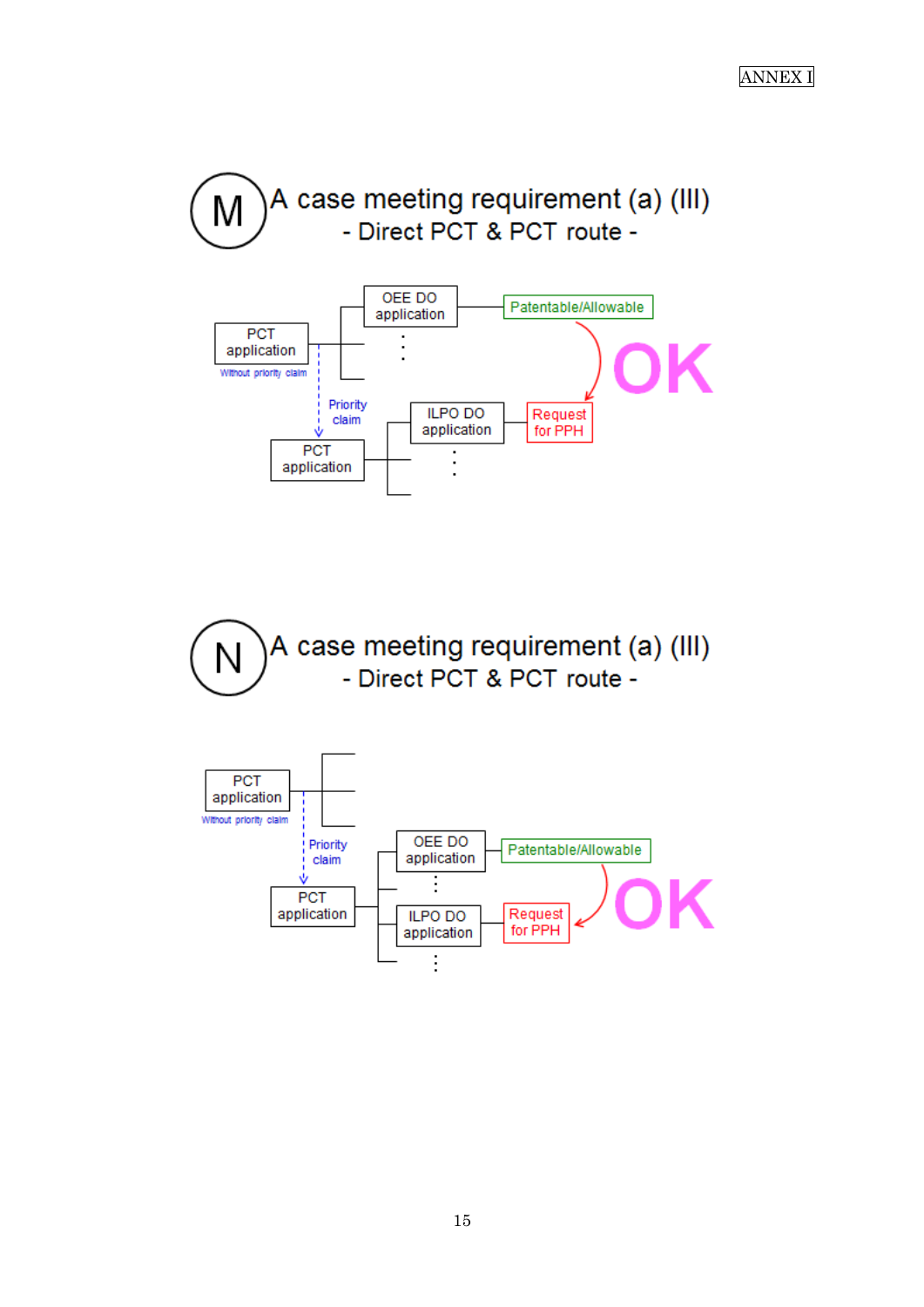

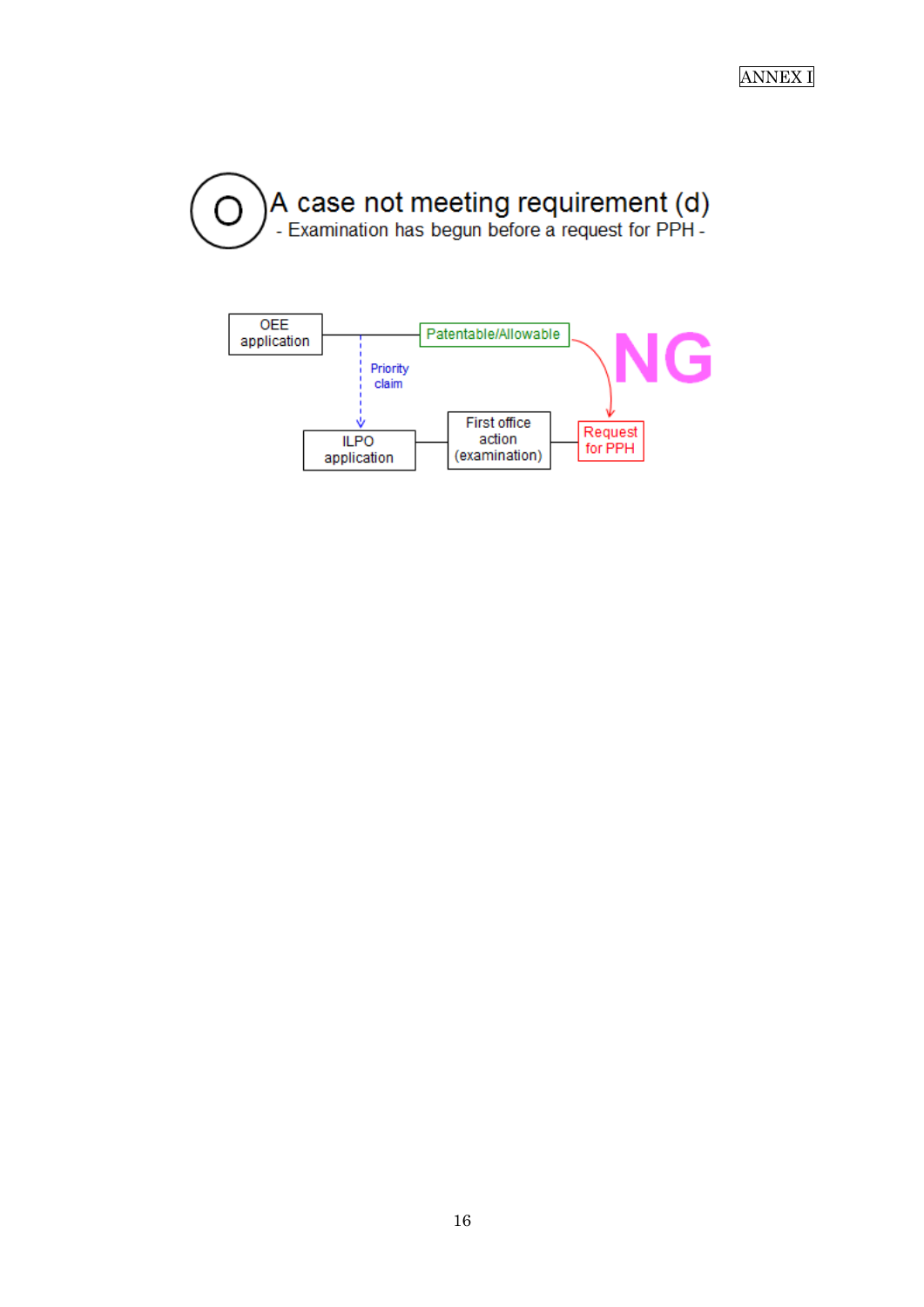



AA=One of the authorities listed in Appendix A

### (A') The application is a national phase application of the corresponding international application.

(The corresponding international application claims priority from a national application.)



ZZ=any office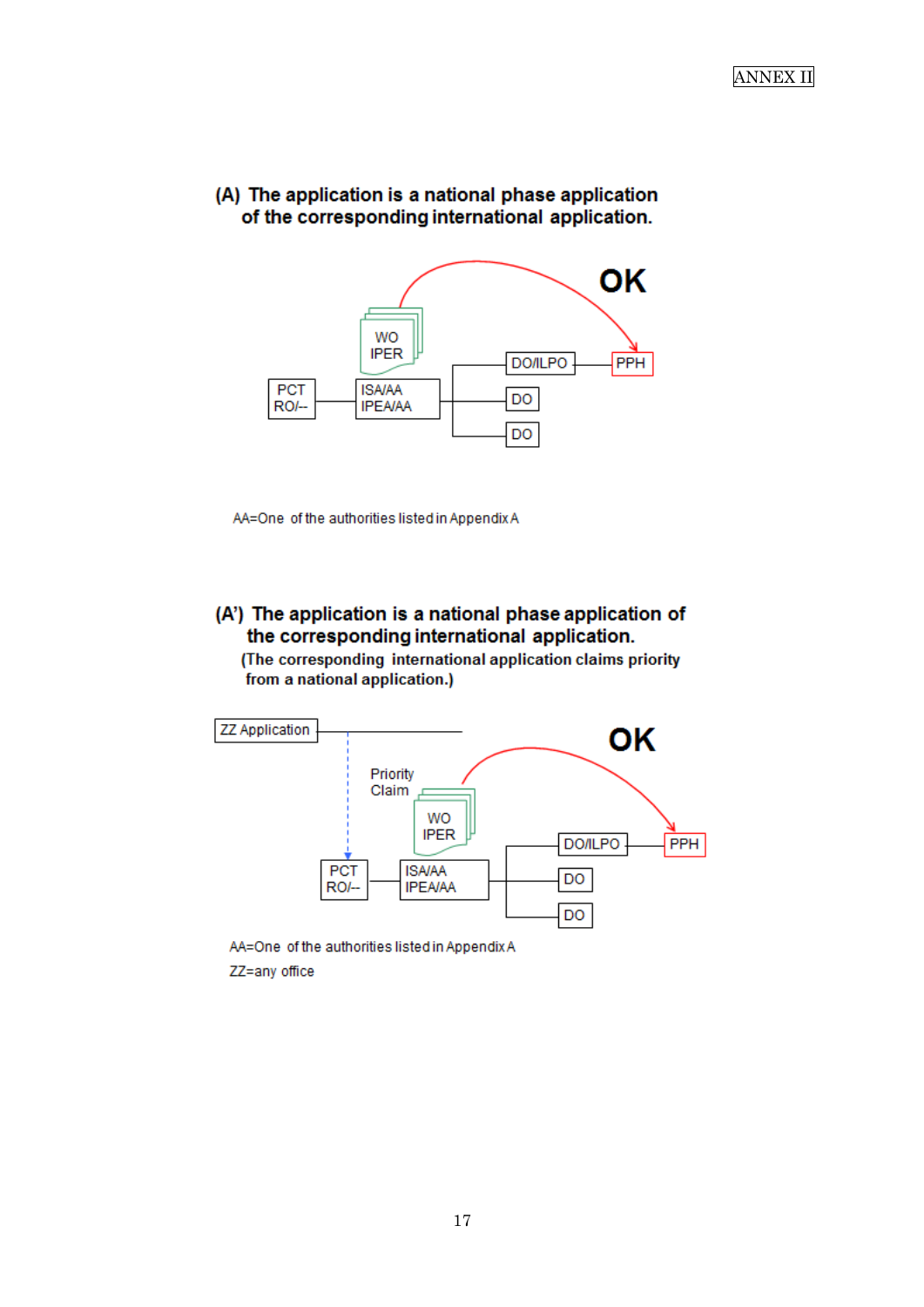## (A") The application is a national phase application of the corresponding international application.

(The corresponding international application claims priority from an international application.)



(B) The application is a national application as a basis of the priority claim of the corresponding international application.



AA=One of the authorities listed in Appendix A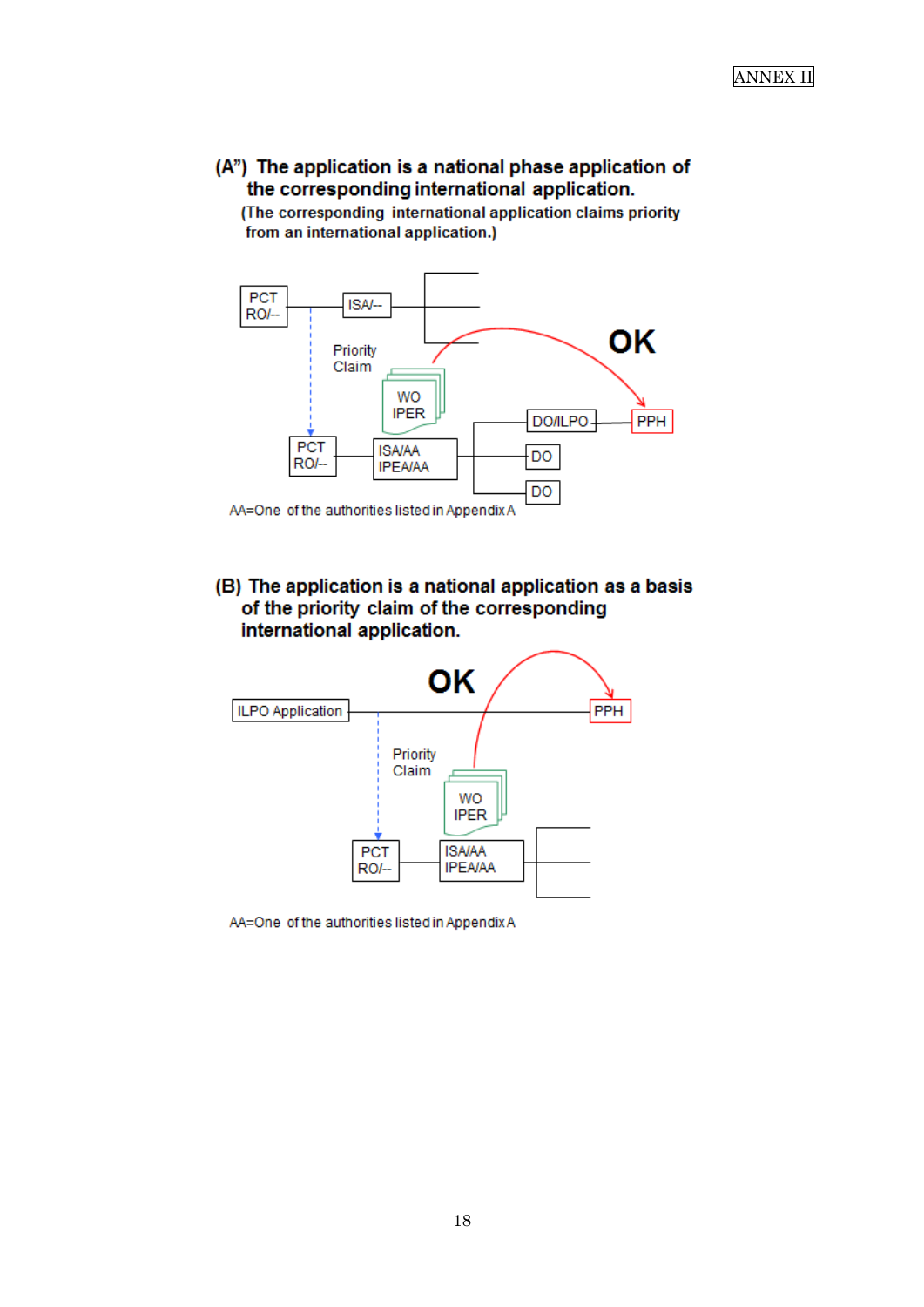(C) The application is a national phase application of an international application claiming priority from the corresponding international application.



(D) The application is a national application claiming foreign/domestic priority from the corresponding international application.



AA=One of the authorities listed in Appendix A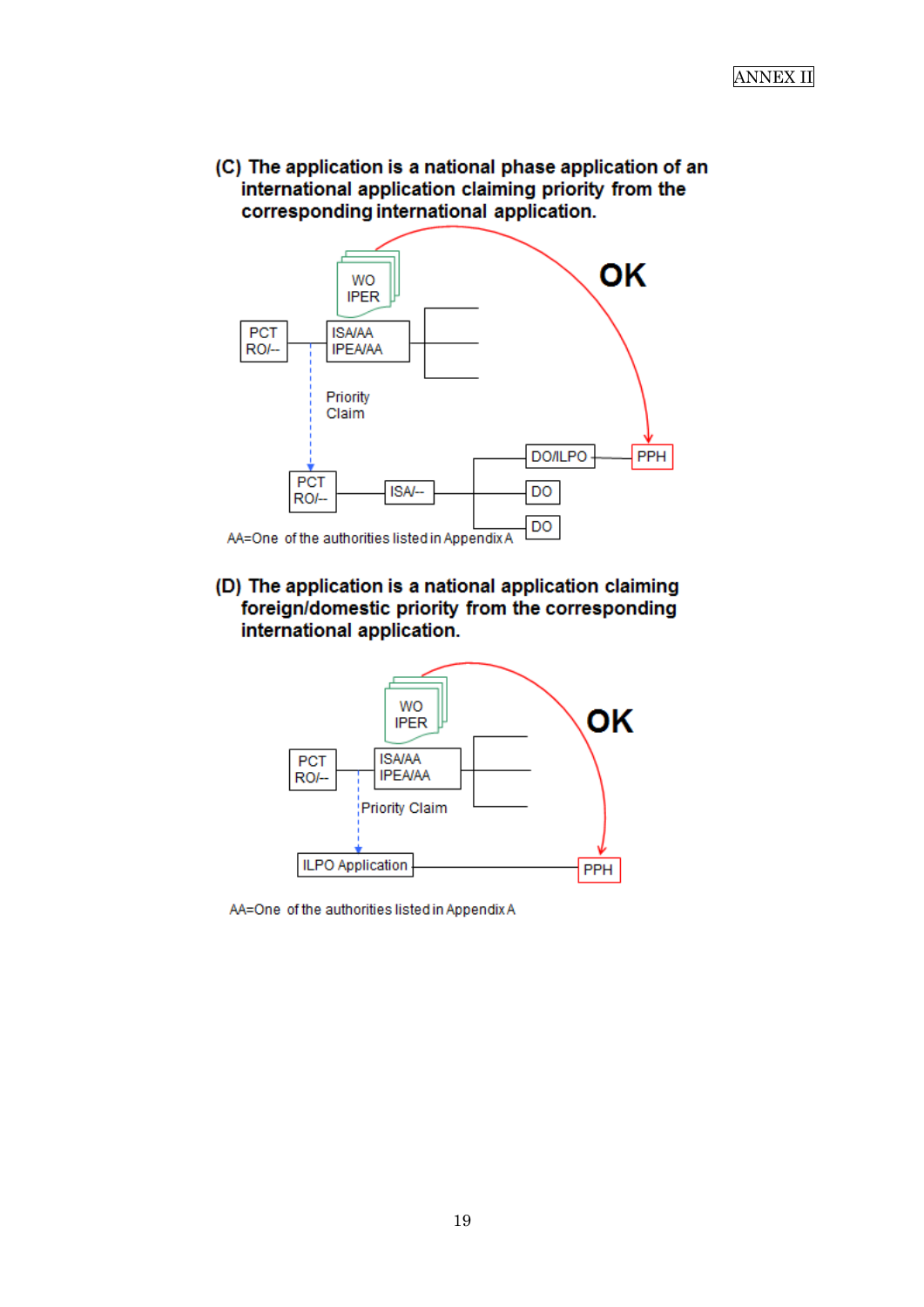



AA=One of the authorities listed in Appendix A

(E2) The application is an application claiming domestic priority from an application which satisfies the requirement (B).



AA=One of the authorities listed in Appendix A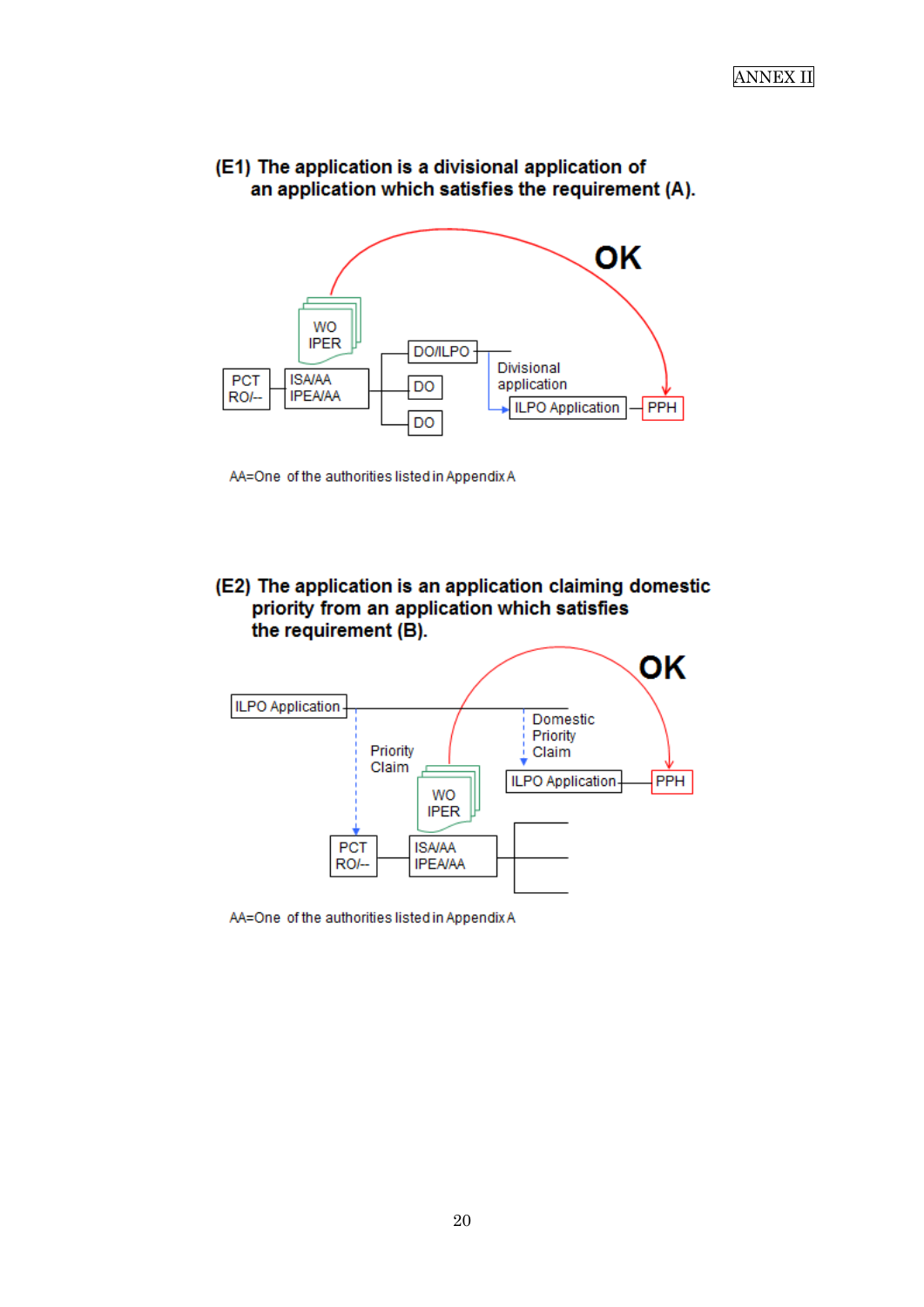### **Appendix A**

IP Australia\* (IP Australia) Canadian Intellectual Property Office\* (CIPO) Danish Patent and Trademark Office (DKPTO) National Board of Patents and Registration of Finland\* (NBPR) Hungarian Intellectual Property Office (HIPO) Icelandic Patent Office (IPO) Japan Patent Office\*(JPO) Korean Intellectual Property Office\* (KIPO) Nordic Patent Institute\* (NPI) Norwegian Industrial Property Office (NIPO) Portuguese Institute of Industrial Property (INPI) Russian Federal Service on Intellectual Property\* (ROSPATENT) Spanish Patent and Trademark Office\* (SPTO) Swedish Patent and Registration Office\*(PRV) United Kingdom Intellectual Property Office (IPO) United States Patent and Trademark Office\* (USPTO)

\*International Searching and International Preliminary Examining Authorities under the **PCT**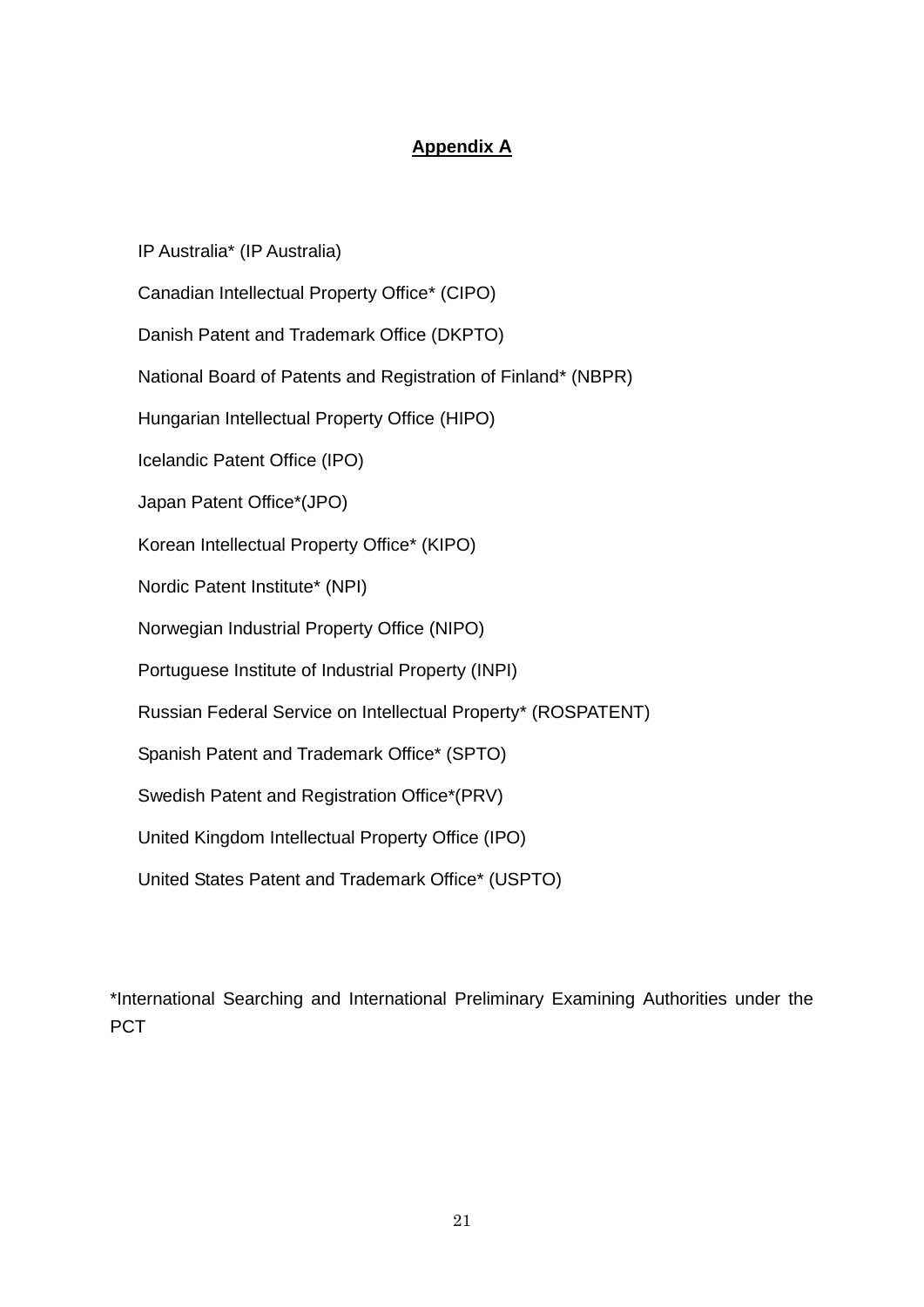# **Appendix B**

| <b>OEE</b>          | The claims determined to be patentable/allowable                                            |
|---------------------|---------------------------------------------------------------------------------------------|
| <b>IP Australia</b> | A published Accepted or Granted Standard Patent and/or in an office action. An IP           |
|                     | Australia office action includes an "Examination Report", "Notice of Acceptance" and a      |
|                     | "Notice of Grant/Sealing"                                                                   |
| <b>CIPO</b>         | (i) claims which are determined to be patentable by the "Notice of Allowance", or           |
|                     | (ii) claims clearly identified to be patentable in the latest office action ("Examiner's    |
|                     | Report" or "Final Action Report")".                                                         |
| <b>DKPTO</b>        | Claims clearly identified to be patentable in the latest office action at the examination   |
|                     | stage are able to be a base of a request for an accelerated examination under the PPH       |
|                     | pilot program, even if the application which includes those claims is not granted for       |
|                     | patent yet.                                                                                 |
|                     | The following case will fall within this interpretation:                                    |
|                     | When a DKPTO examiner sends a notification specifying the DKPTO's intention to              |
|                     | grant. The headings for such notifications may be either:                                   |
|                     | (i)"Godkendelse" ("Grant" in English version letter)                                        |
|                     | (ii) "Berigtigelse af bilag" ("Intention to Grant" in English version letter)               |
|                     | (iii)"Resultatet af din n. tekniske behandling af din patentansøgning" ("nth technical      |
|                     | examination of your patent application" in English version letter).                         |
| <b>NBPR</b>         | Claims clearly identified to be patentable/allowable in the latest office action at         |
|                     | examination stage are able to be a base of a request for an accelerated examination         |
|                     | under the PPH pilot program, even if the application, which includes those claims is not    |
|                     | granted for patent yet.                                                                     |
|                     | The following case will fall within this interpretation: When an NBPR examiner sends a      |
|                     | notification specifying the NBPR's intention to grant or the patentable/allowable claims    |
|                     | are clearly identified in the office action. The headings for such notifications may be     |
|                     | "Communication of Acceptance" (in Finnish "Hyväksyvä välipäätös") or "Office Action"        |
|                     | (in Finnish "Välipäätös")."                                                                 |
| <b>HIPO</b>         | Written Opinion (Írásos vélemény, Letter Code '77') where the claims are explicitly         |
|                     | identified as patentable or allowable, Letter relating to Intention to Grant (Letter Code   |
|                     | 'SM').                                                                                      |
| <b>IPO</b>          | Granted Patent Publication and/or an Office Action entitled: "Tilkynning um veitingu        |
|                     | einkaleyfis" (e. Notification of Grant) or "Fyrirhuguð útgáfa einkaleyfis" (e. Intention to |
|                     | Grant).                                                                                     |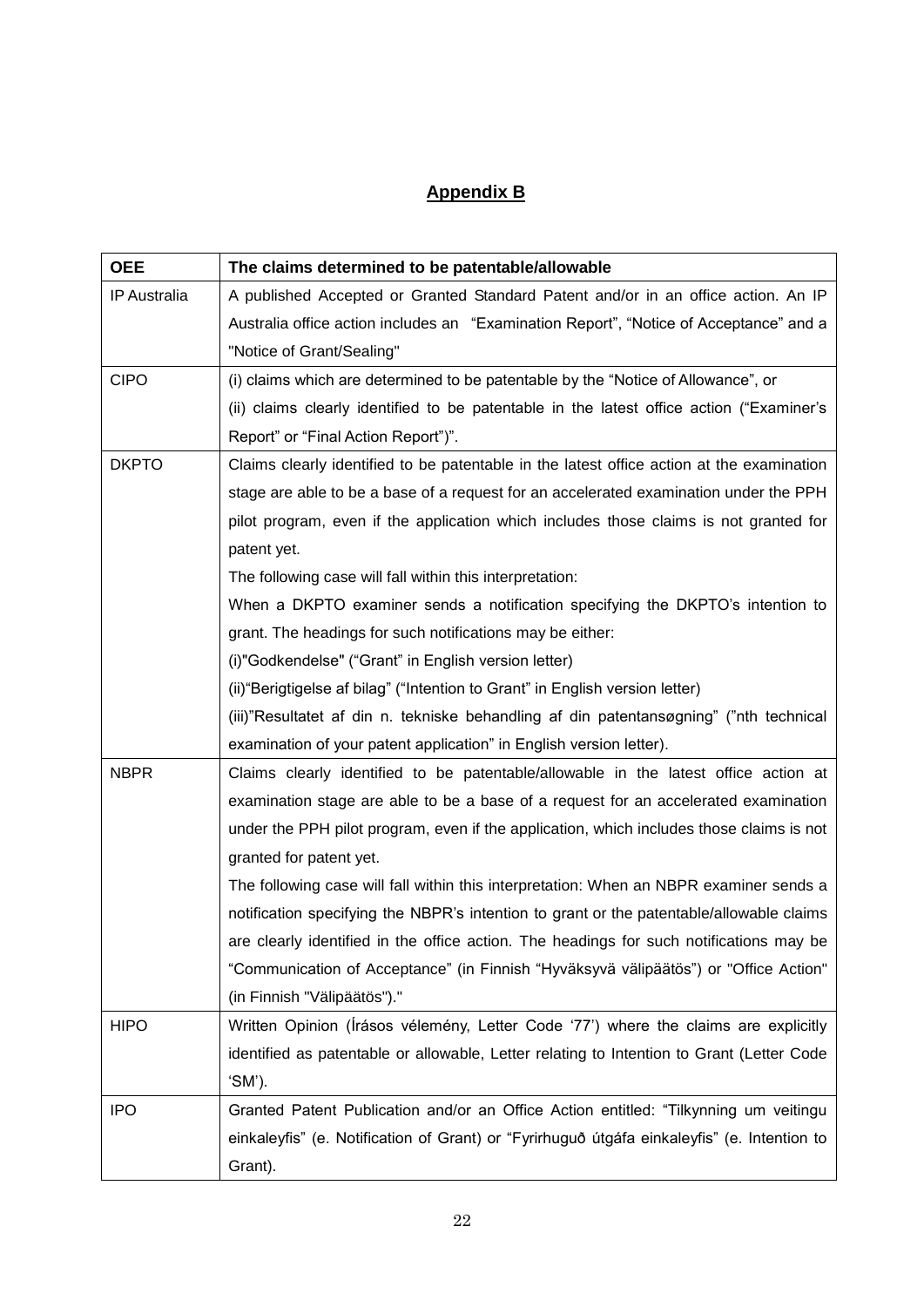| <b>JPO</b>       | Claims are "determined to be allowable/patentable" when the JPO examiner explicitly       |
|------------------|-------------------------------------------------------------------------------------------|
|                  | identified the claims to be allowable/patentable in the latest office action, even if the |
|                  | application is not granted for patent yet.                                                |
|                  | The office action includes:                                                               |
|                  | (a) Decision to Grant a Patent                                                            |
|                  | (b) Notification of Reason for Refusal                                                    |
|                  | (c) Decision of Refusal                                                                   |
|                  | (d) Appeal Decision                                                                       |
|                  |                                                                                           |
|                  | For example, if the following routine expression is described in the "Notification of     |
|                  | Reason for Refusal" of the JPO, those claims are explicitly identified to be              |
|                  | allowable/patentable.                                                                     |
|                  | " <claims been="" for="" found="" has="" no="" reason="" refusal="" which=""></claims>    |
|                  | At present for invention concerning Claim_, no reason for refusal is found."              |
|                  |                                                                                           |
| <b>KIPO</b>      | The following cases will fall within this interpretation:                                 |
|                  | - A KIPO examiner clearly identifies those claims to be patentable/allowable in either    |
|                  | "Notice of Submission of Opinion" or "Notice of Final Rejection" by adding the following  |
|                  | expression of "PATENTABLE (REGISTRABLE) CLAIM(S):"                                        |
| <b>NIPO</b>      | Claims are "determined to be allowable/patentable" when the NIPO examiner clearly         |
|                  | identifies the claims to be allowable/patentable in the latest office action, even if the |
|                  | application is not granted for patent yet. The office action may be either:               |
|                  | (i) Decision to Grant a Patent                                                            |
|                  | (ii) Notification on patentability                                                        |
|                  | (iii) Decision of Refusal                                                                 |
|                  | (iv) Appeal Decision                                                                      |
| <b>INPI</b>      | Claims are "determined to be allowable/patentable" when the INPI examiner clearly         |
|                  | identifies the claims to be allowable/patentable in the latest office action, even if the |
|                  | application is not granted for patent yet. The office action may be either:               |
|                  | (i) Search Report with Written Opinion (Relatório de Pesquisa com Opinião Escrita)        |
|                  | (ii) Examination Report (Relatório de Exame)                                              |
|                  | (iii) Decision of granting a Patent (Oficio de decisão de Concessão)                      |
|                  | (iv)Decision of partially granting a Patent (Oficio de decisão de Concessão Parcial)      |
|                  |                                                                                           |
|                  |                                                                                           |
| <b>ROSPATENT</b> | The claims are determined to be patentable by the Rospatent when the Decision on the      |
|                  | Grant of a Patent (Решение о выдаче патента) is notified.                                 |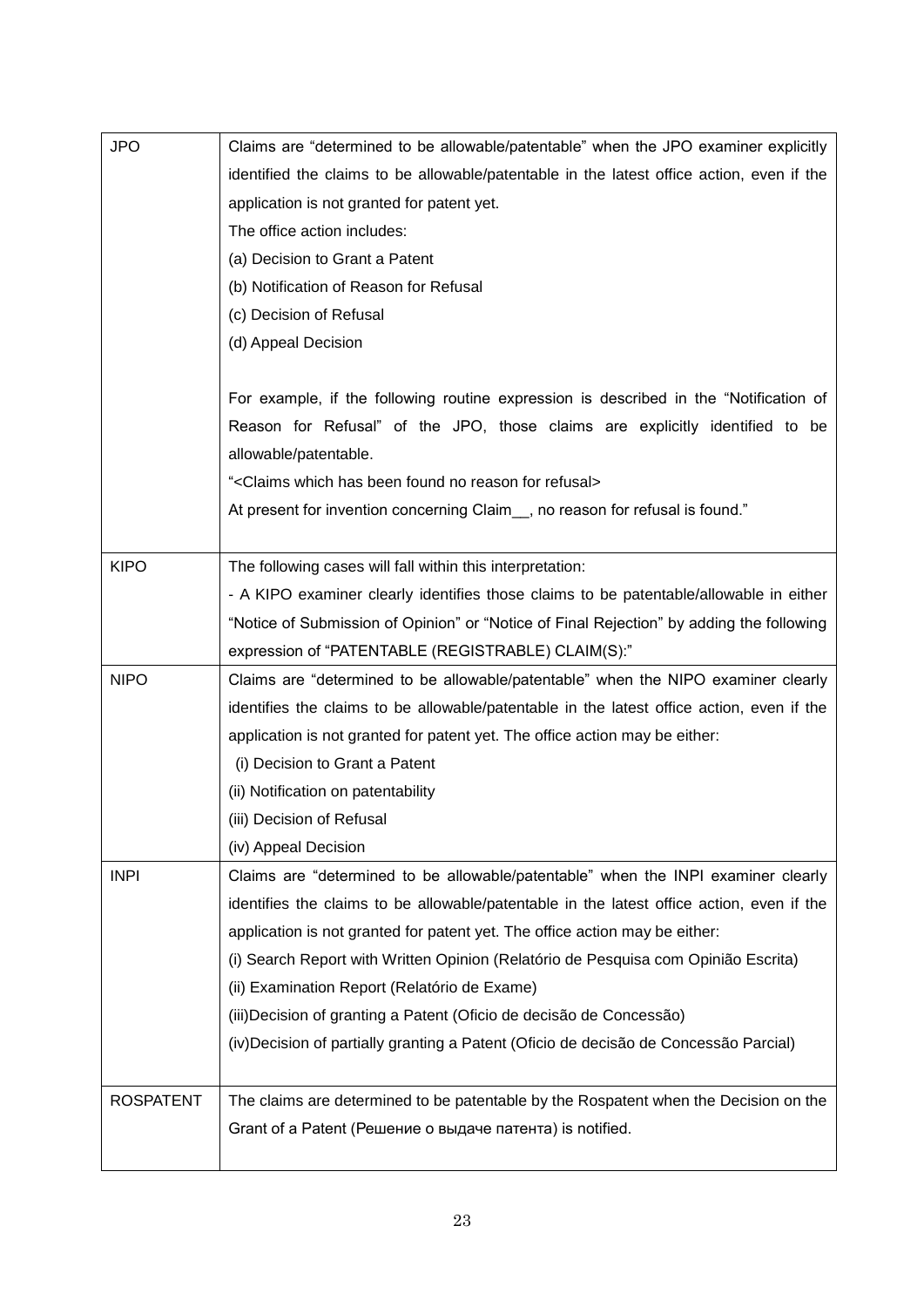|              | It is noted that the application is NOT eligible for this program in case where the                     |
|--------------|---------------------------------------------------------------------------------------------------------|
|              | examination was conducted in the Eurasian Patent Office and the patent right was                        |
|              | validated in Russia as a designated state.                                                              |
| <b>SPTO</b>  | Claims clearly identified to be patentable/allowable in the written opinion (Opinión                    |
|              | escrita) of the report on the state of the art (Informe sobre el estado de la técnica) or in            |
|              | the latest office action at preliminary examination stage (Procedimiento de concesión                   |
|              | con examen previo) [either Notification (Traslado del Resultado del Examen Previo y/o                   |
|              | de las Oposiciones Presentadas por Terceros relativas a la Solicitud de Patente N°                      |
|              | XXXXXXXXX), Objection (Resolución Motivada relativa a la Solicitud de Patente N°                        |
|              | XXXXXXXXX) or Granting (Concesión con examen previo de la Solicitud de Patente                          |
|              | XXXXXXXXXX)] are able to be a base of a request for an accelerated examination                          |
|              | under the PPH pilot program, even if the application, which includes those claims is not                |
|              | granted for patent yet <sup>1</sup> . Note that the applicant cannot file a request on the basis of the |
|              | report on the state of the art without written opinion, or granting at general procedure                |
|              | (Procedimiento general de concesión)                                                                    |
|              | <sup>1</sup> After the Refusal (Denegación de la Solicitud de Patente XXXXXXXXXX) is issued             |
|              | from the SPTO, the request for the accelerated examination to the JPO under PPH pilot                   |
|              | program cannot be approved.                                                                             |
| <b>PRV</b>   | Claims are "determined to be patentable/allowable" when the PRV examiner clearly                        |
|              | identifies the claims to be patentable/allowable in the latest office action, even if the               |
|              | application is not granted for patent yet.                                                              |
|              | The office action may be either:                                                                        |
|              | (i) Technical notice (Tekniskt föreläggande)*                                                           |
|              | (ii) Final notice (Slutföreläggande)                                                                    |
|              | (iii) Notification under §19 PATENTS ACT (Underrättelse under 19§PL)                                    |
|              |                                                                                                         |
|              | *The preamble of a "Technical notice" includes a summary of the invention, which                        |
|              | indicates if the claim(s) is(are) regarded as fulfilling the criterions: novelty, inventive step        |
|              | and industrial applicability. If a claim is marked with "yes" for all criterion the claim is            |
|              | regarded as allowable.                                                                                  |
| <b>UKIPO</b> | Notification of Grant letter                                                                            |
| <b>USPTO</b> | A USPTO Office action includes a "Non-Final Rejection", "Final Rejection", "Ex parte                    |
|              | Quayle", and a "Notice of Allowability".                                                                |
|              | The allowable/patentable claims are                                                                     |
|              | (i) The claims shown in the item of "The allowed claim(s) is/are $\frac{1}{2}$ " in                     |
|              | "Notice of Allowability" of "Notice of Allowance and Fees Due";                                         |
|              | (ii) The claims shown in the item of "Claim(s) $\frac{1}{\sqrt{2}}$ is/are allowed" in                  |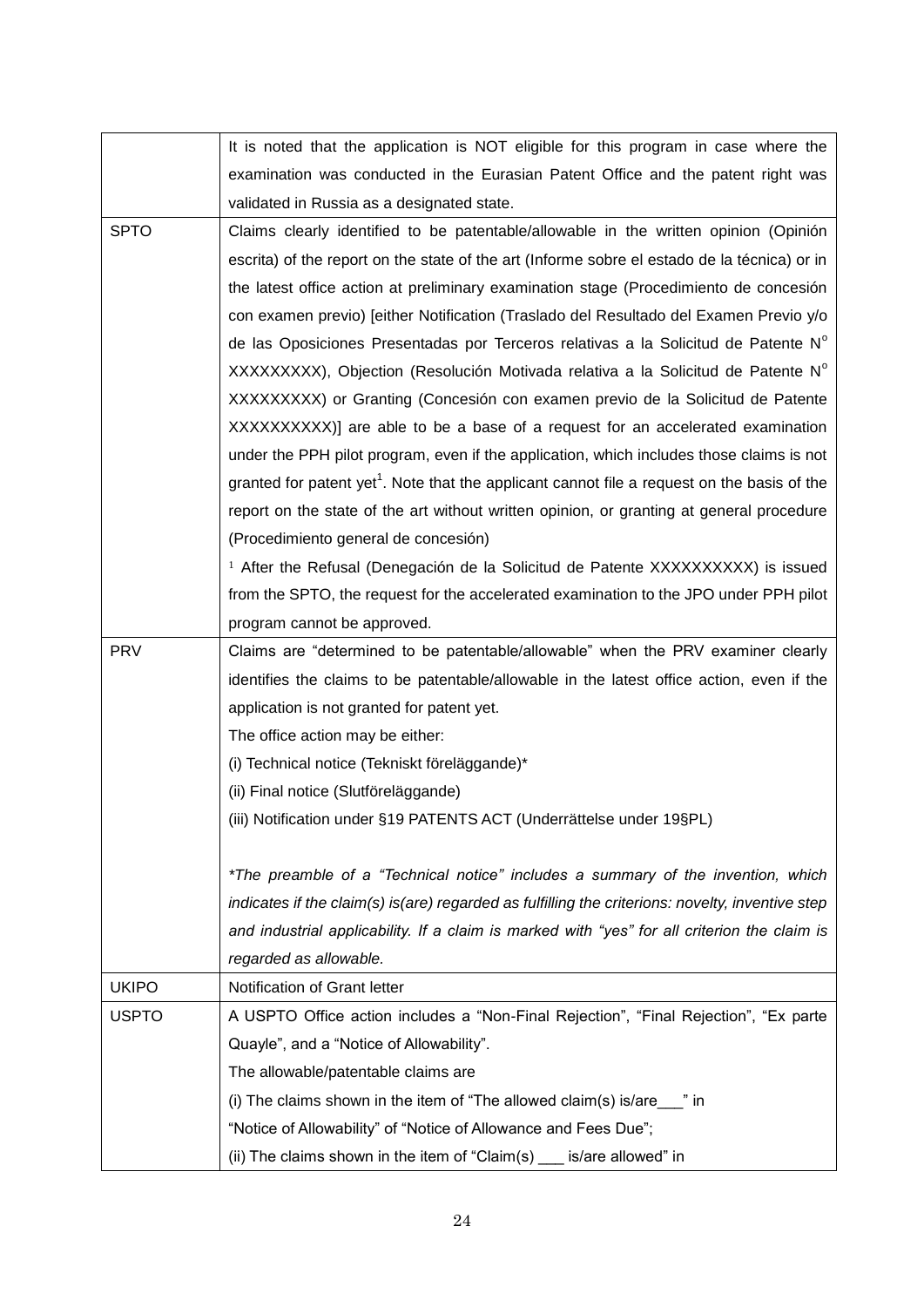"Office Action Summary" of "Non-Final Rejection" or "Final Rejection";

(iii) The claims\* shown in the item of "Claim(s) \_\_\_ is/are objected to" in "Office Action Summary" of "Non-Final Rejection" or "Final Rejection" and the USPTO examiner indicates that the claims are objected to as being dependent upon a rejected base claim, but would be allowable/patentable if rewritten in independent form including all of the limitations of the base claim and any intervening claims.

\*When a claim is rejected and the USPTO examiner indicates in the Office action that certain features of the allowable/patentable invention have not been claimed and if properly claimed such claim may be given favorable consideration, the suggested and hypothetical claims are not regarded as allowable/patentable in this program.